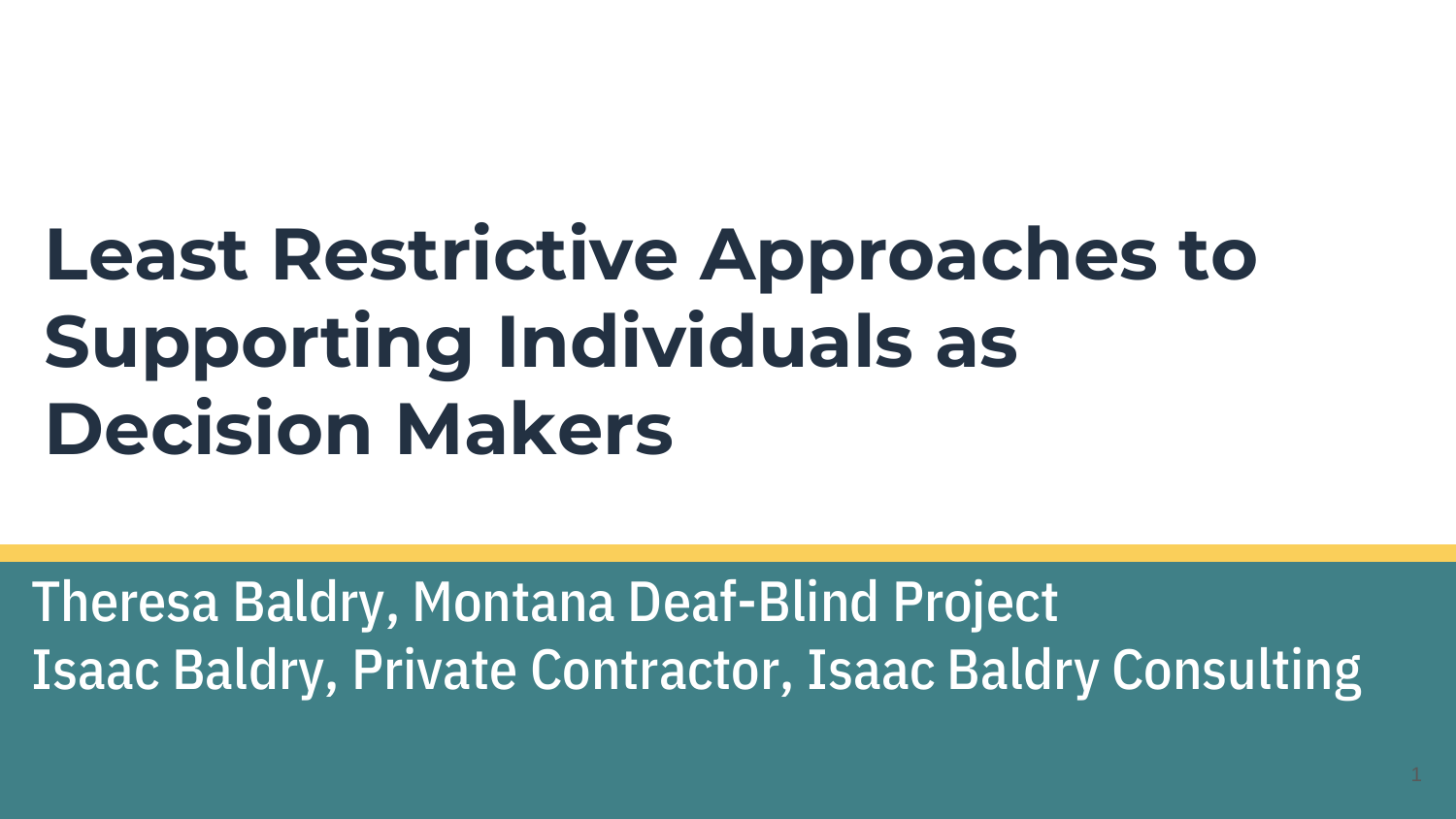#### **Introduce ourselves**

- Montana Deaf-Blind Project and Children's Special Health **Services**
- Personal Story-Family Perspective

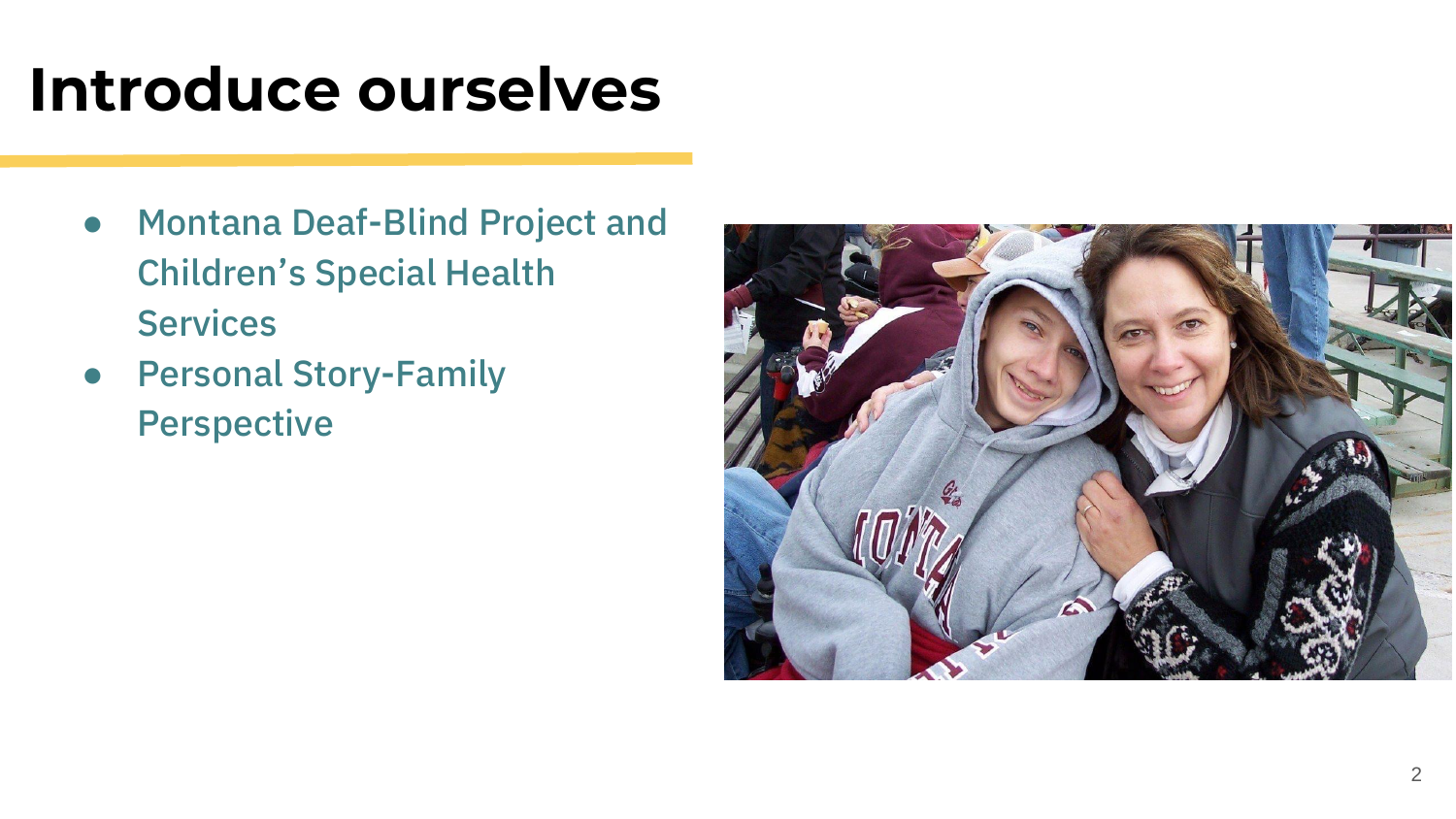#### **Isaac Baldry**



Using the app on my phone to talk with Patrick.

Giving a presentation; you can tell by the tie.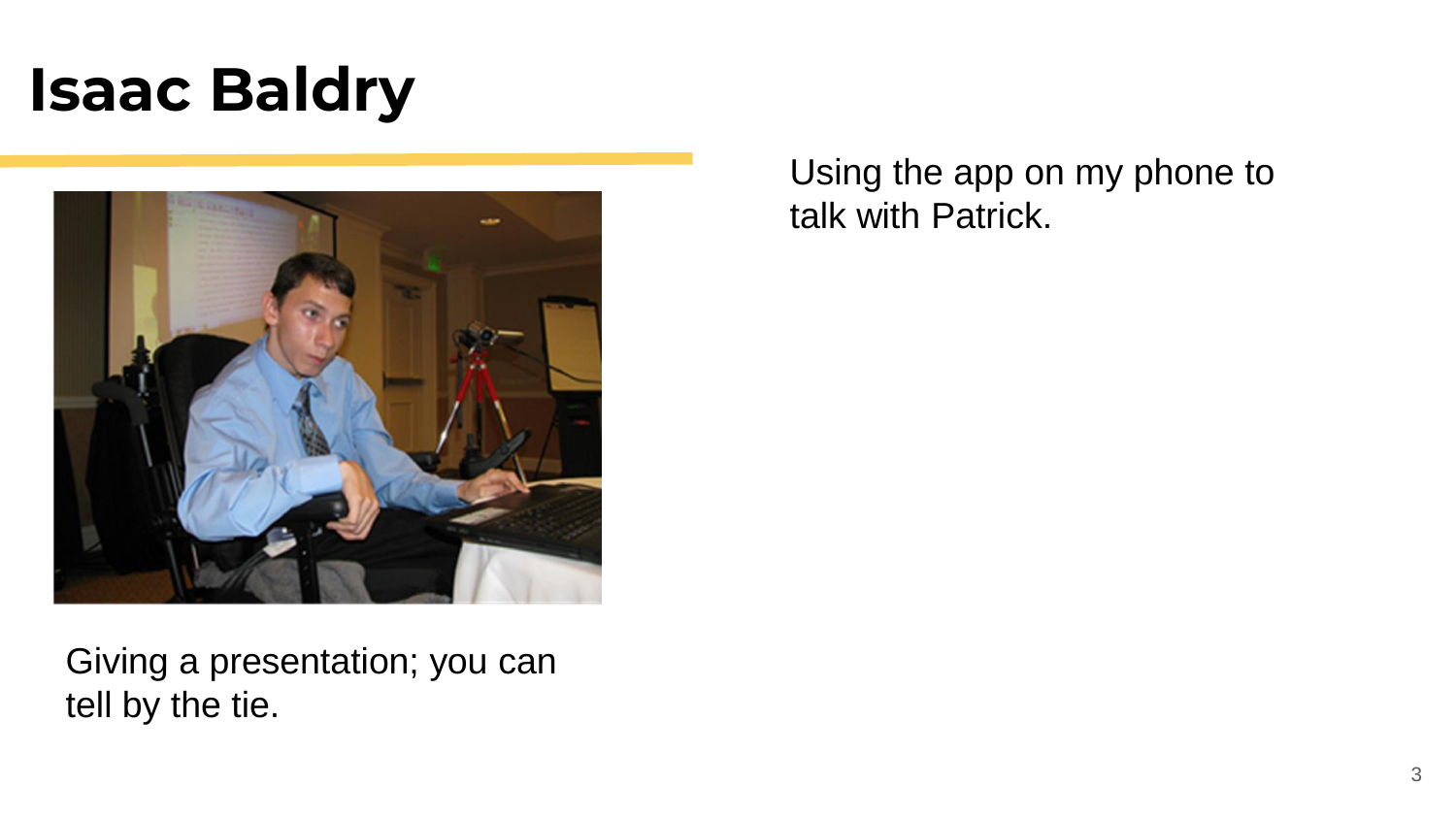

- Presume Competence isn't just a catchy hashtag. It's a Philosophy. It's a Way of Life and Faith and Love. It's Believing in our Kids and in so doing Enabling them to Believe in Themselves.
	- Intelligent Lives, diary of a mom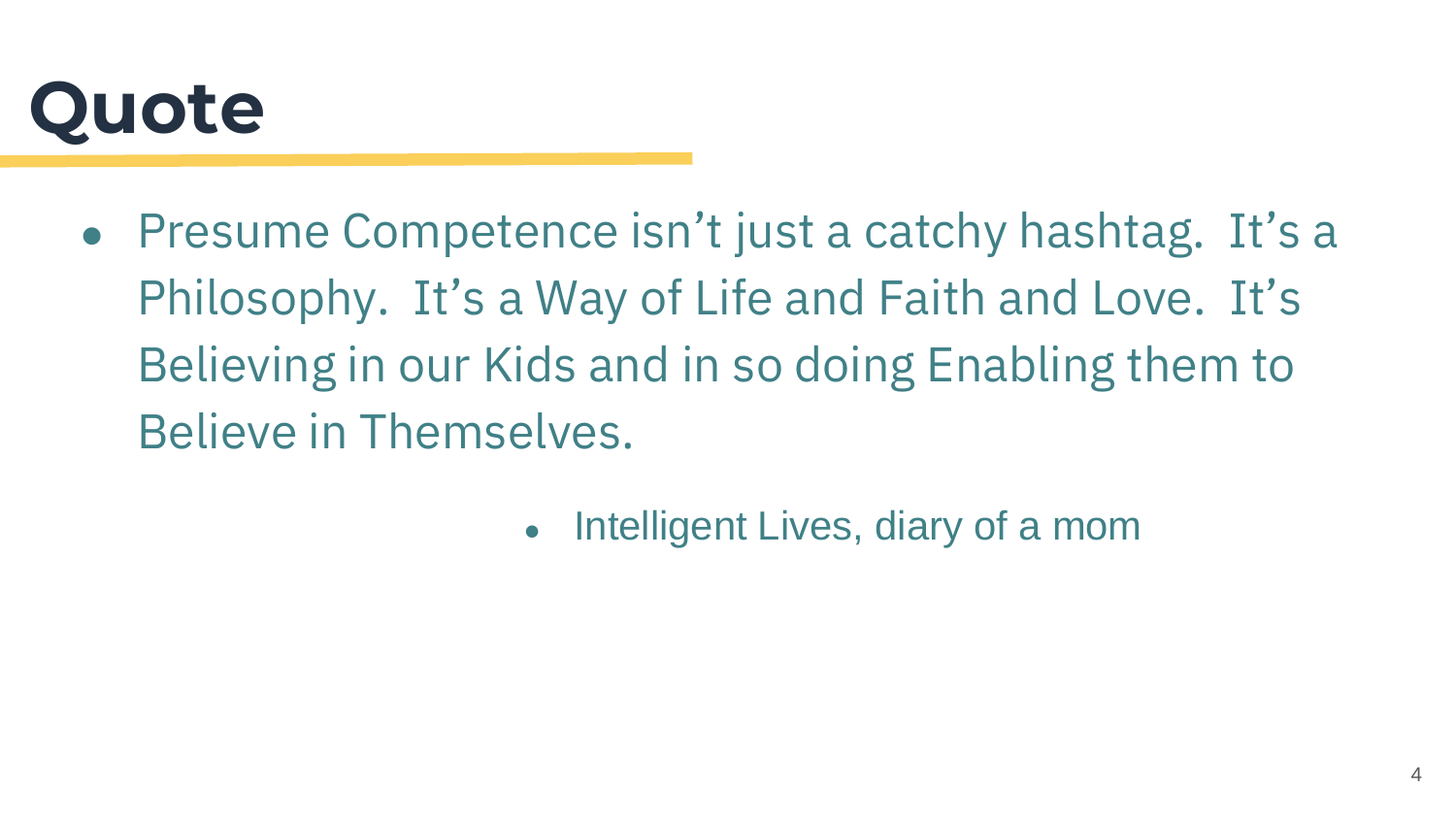# **Transition [Recommendations](https://www.nationaldb.org/products/transition-recommendations/) (1/2)**

- 1. Training and Technical Assistance
	- Provide information, training, and technical assistance that raises expectations for a meaningful adult life...
- 2. Work Experiences
	- **EXECTE 20** …individualized to students' strengths and support needs...
- 3. Advocate for Community Activities and Living
	- Advocate...to have community activities and living...meaningful participation and membership in their communities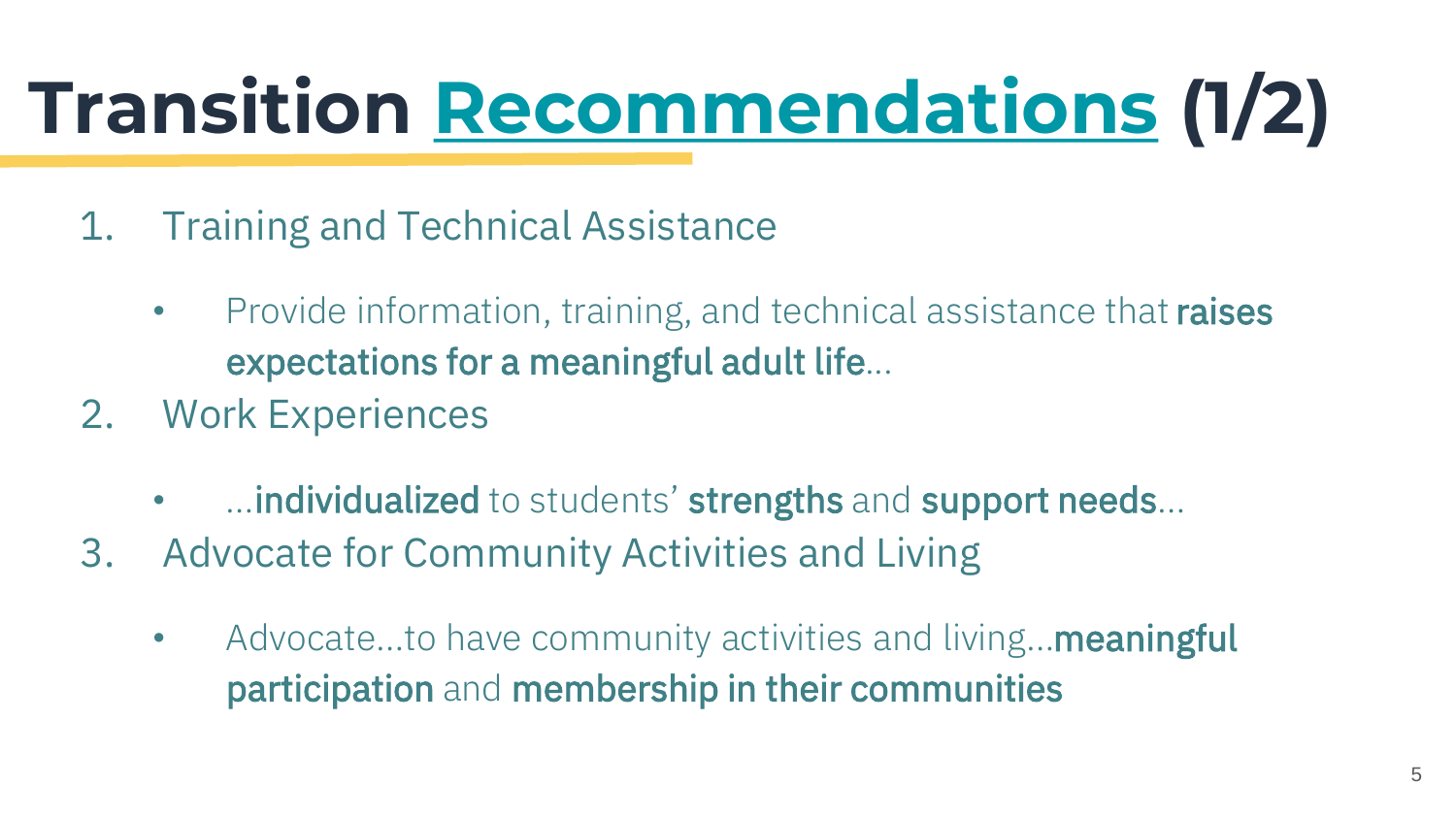# **Transition Recommendations (2/2)**

- 4. School and Adult Agency Collaboration
	- **...** seamless transition... to **adult life**
- 5. Qualified Personnel
- ... know how to support person-centered planning Educate Families
	- Educate and inform families…transitions process, adult laws and services... rights...long-term supports.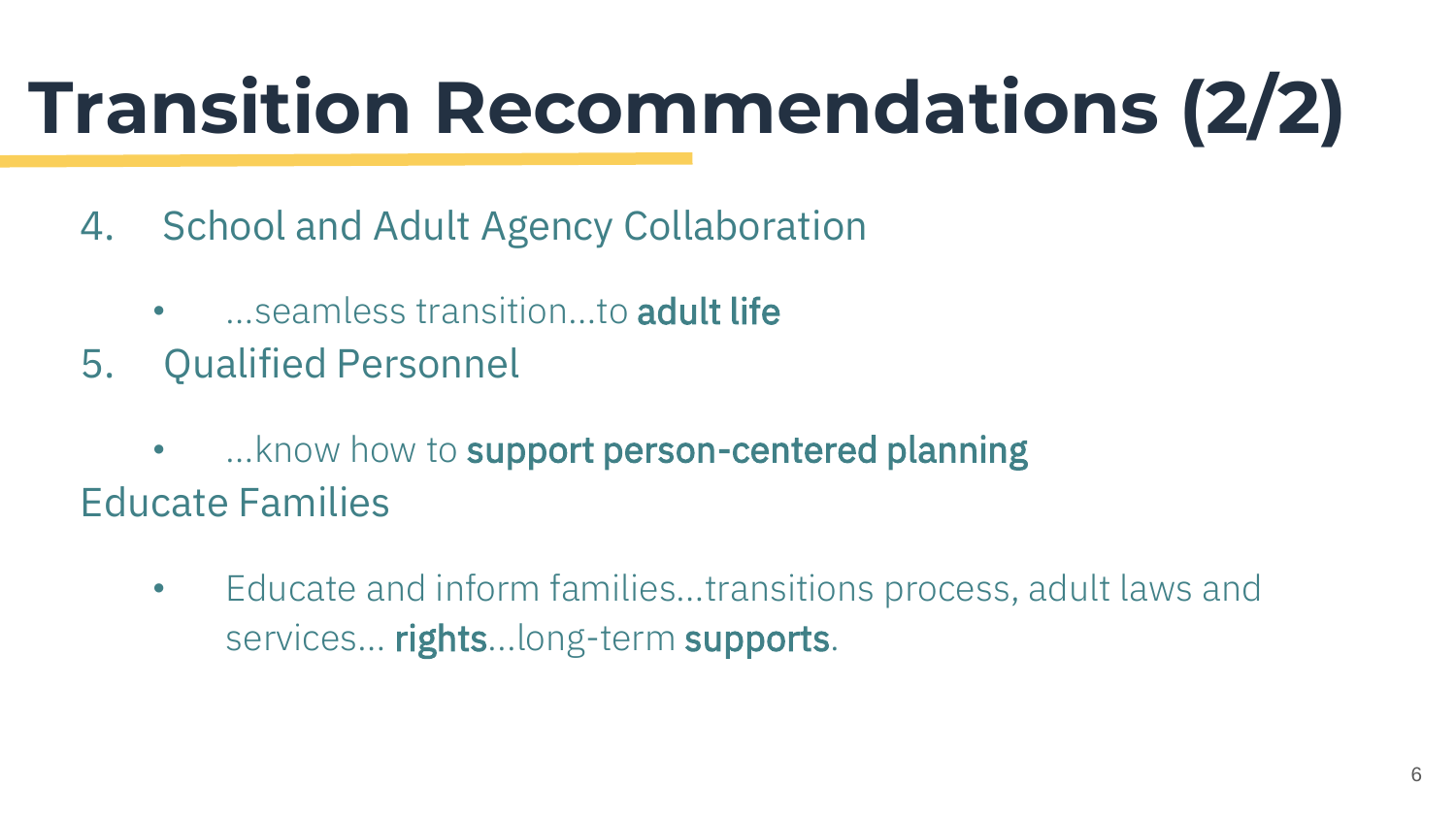### **Rights**

- "Disability is a natural part of the human experience that does not diminish the right of individuals with developmental disabilities to live independently [and] to exert control and choice over their own lives…" (42 U.S. Code § 15001)
- National Council on Disability Reports:
	- o [Beyond Guardianship: Toward Alternatives That Promote Greater Self-](https://ncd.gov/sites/default/files/NCD_Guardianship_Report_Accessible.pdf)**Determination**
	- Turning Rights Into Reality: How Guardianship and Alternatives Impact [the Autonomy of People with Intellectual and Developmental Disabilities](https://ncd.gov/publications/2019/turning-rights-into-reality)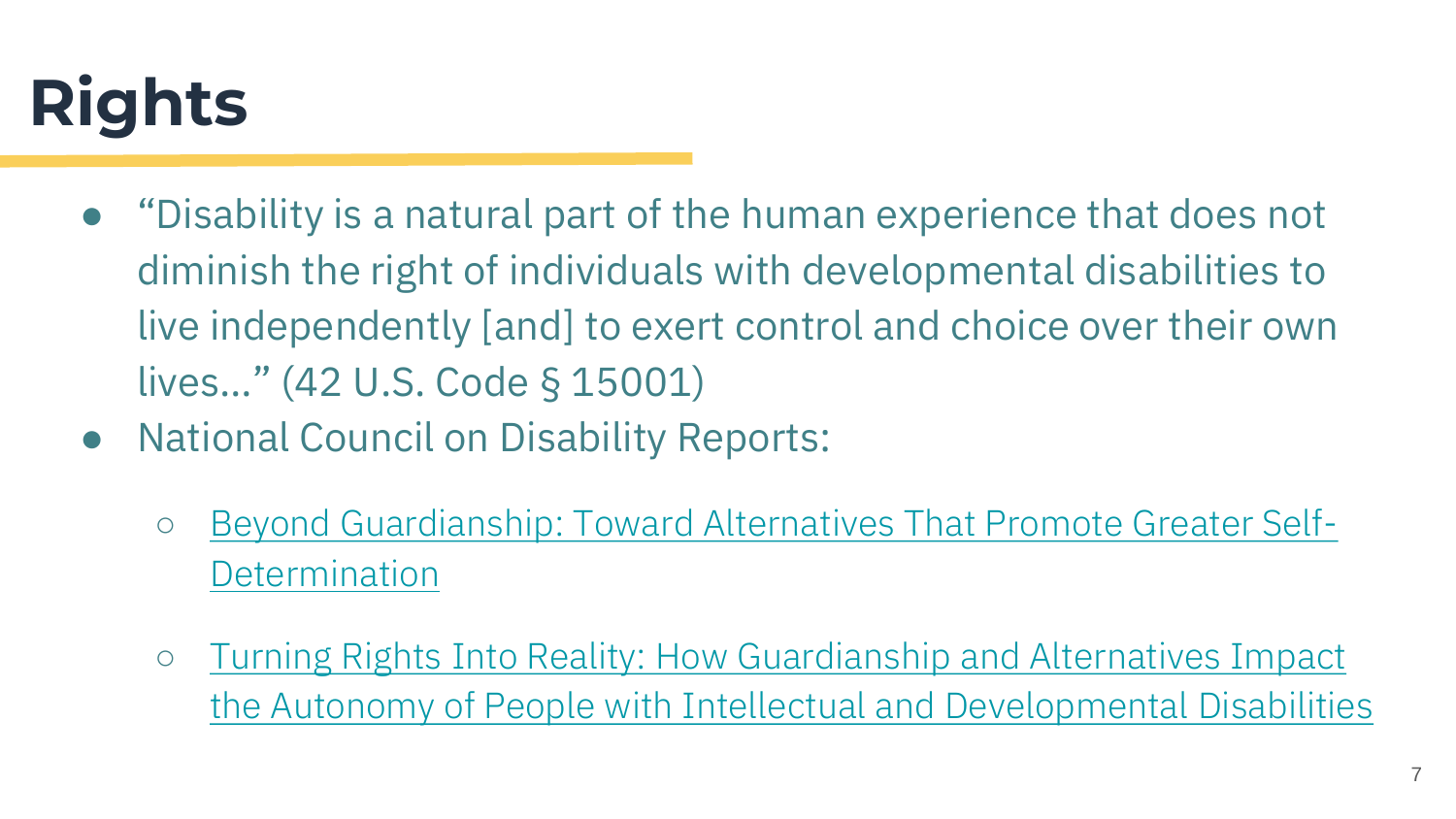# **Guardianship**

- Different in each state; Conservatorship
- Emotional period of time, emotional issue
	- Hope/Dreams
	- Move to an intentional path based in thoughtful consideration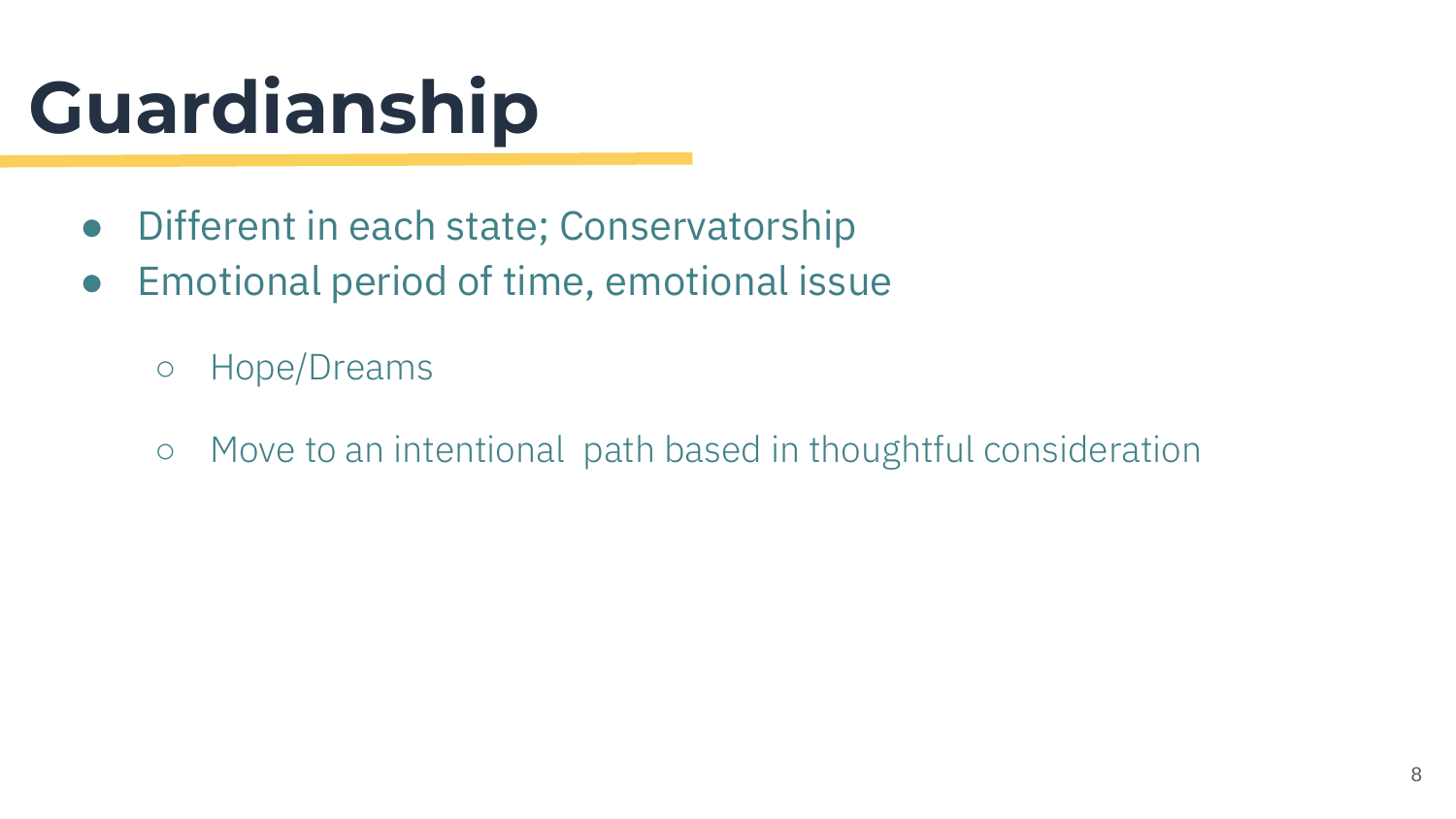### **Capacity**

● FLUID

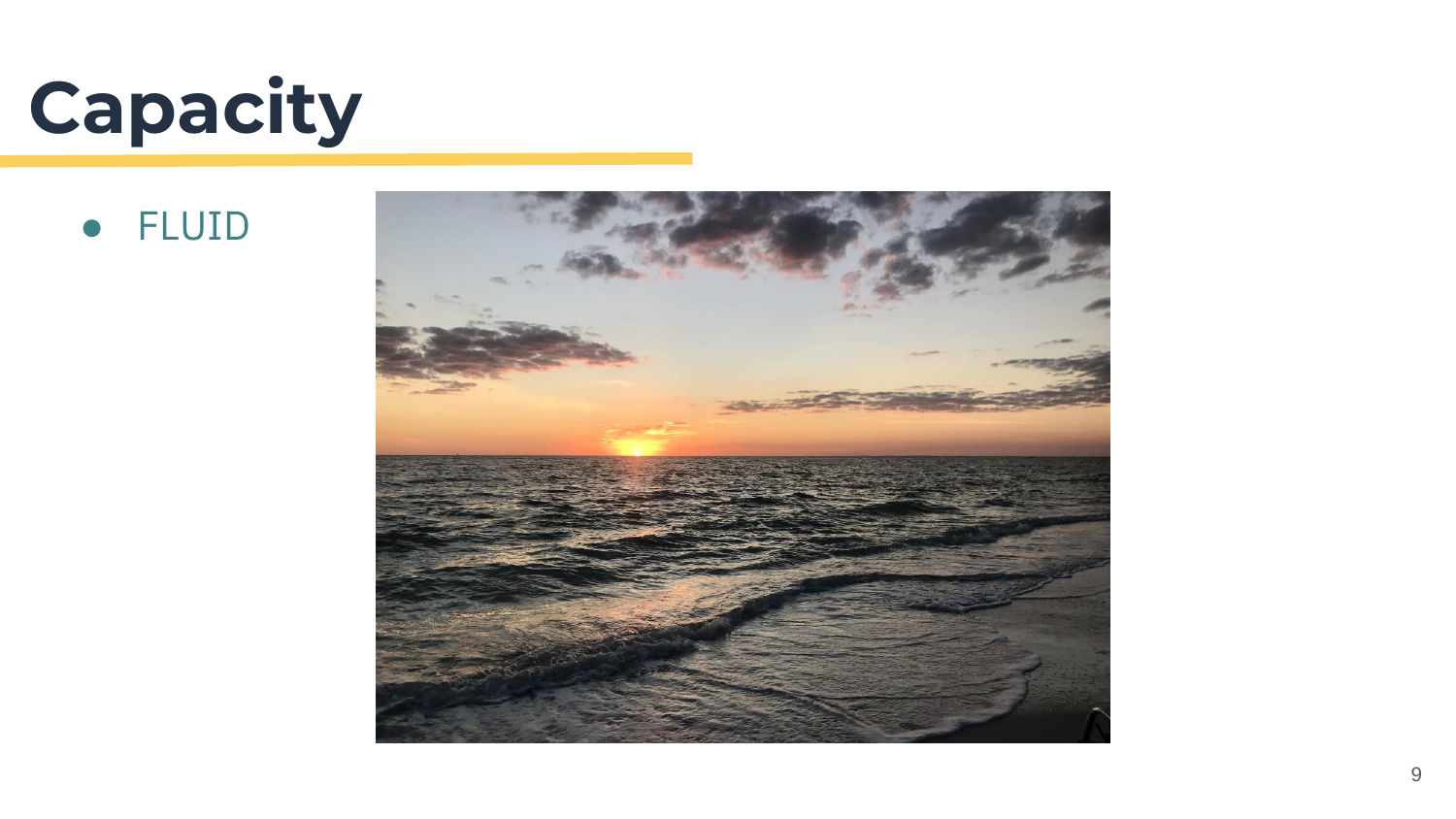#### **Less Restrictive Options/Alternatives to Guardianship**

- Continuum of solutions based upon what is needed by the individual to be supported.
- $\bullet$  Is there is a less restrictive form of intervention available which is consistent with the person's welfare and safety?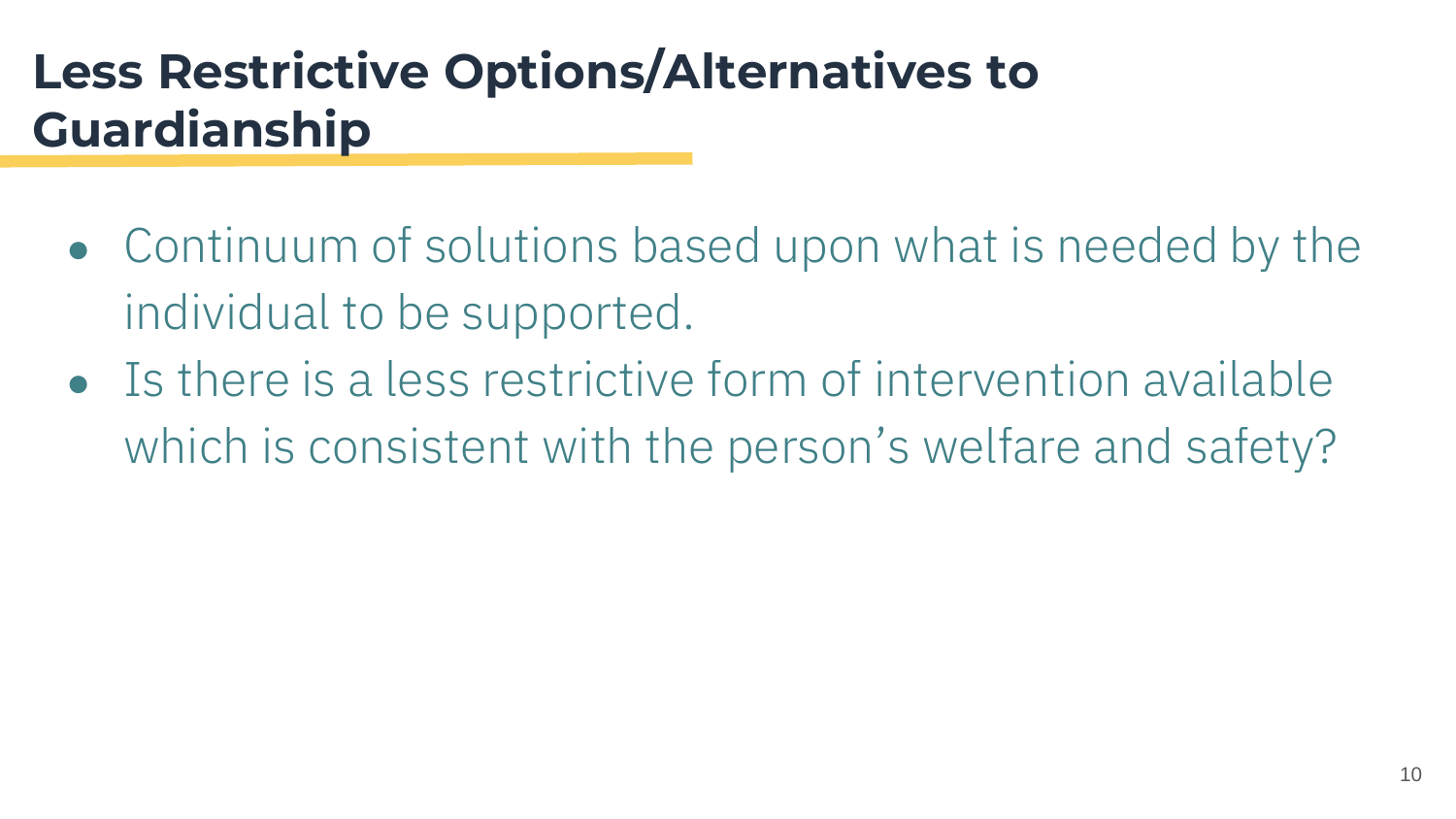#### **Less Restrictive Options ( 1/2)**

#### Least Restrictive

- Supported Decision Making
- Advocacy Forms
- Online Bill Payment Service
- Individual retains full independence and full decisionmaking power, YET is able to access support as needed.

#### Less Restrictive

- Power of Attorney
- Representative Payee
- Individual retains some, but not all, control over decisions in their life. A representative is designated to make decisions "FOR" an individual in specific areas of need. The contract of the contract of the contract of the contract of the contract of the contract of the contract of the contract of the contract of the contract of the contract of the contract of the contract of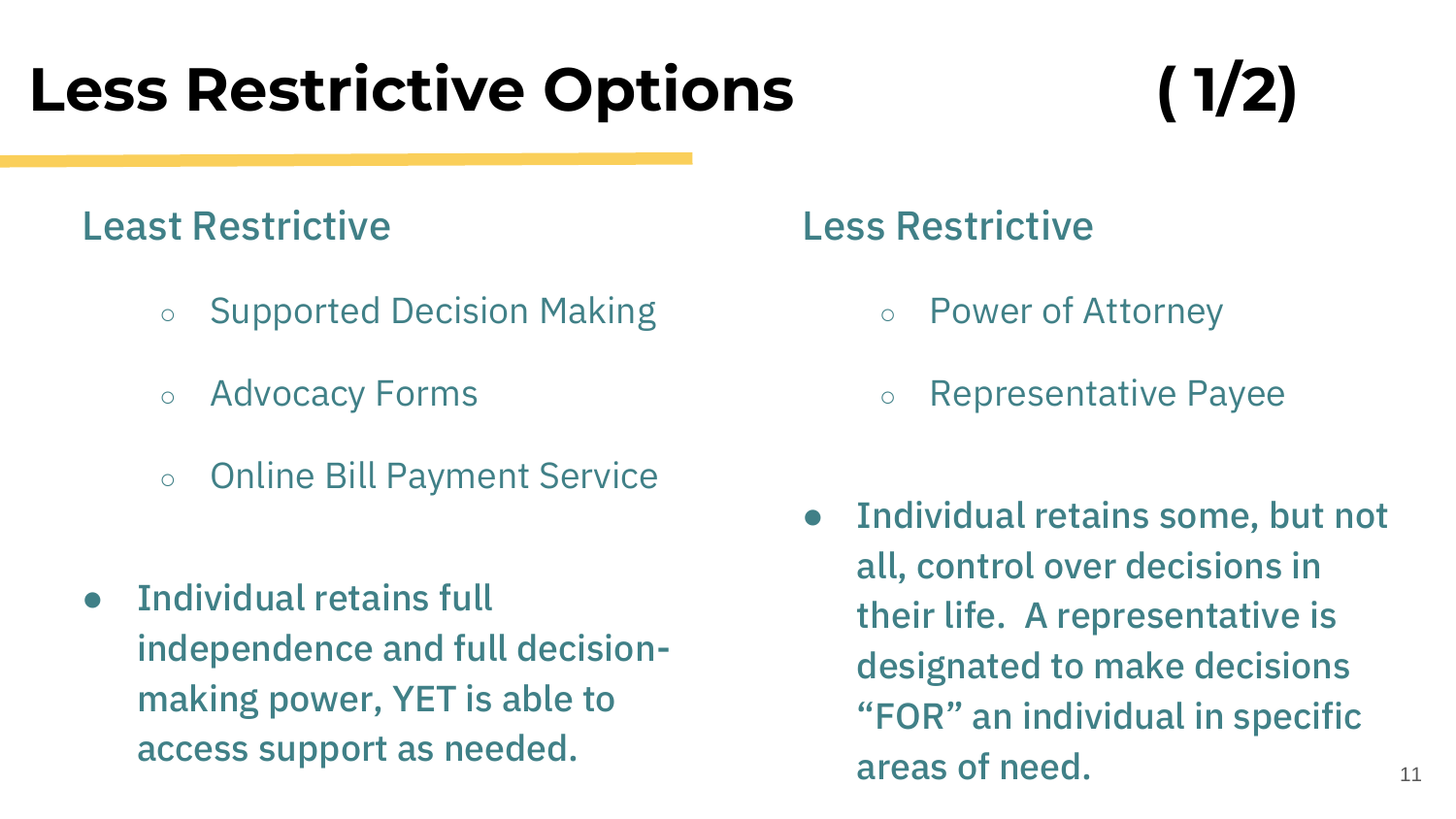#### **Less Restrictive Options (2/2)**

#### More Restrictive

- Limited or Temporary Guardianship
- A Guardian is limited in which areas they act as the decision maker for the individual, or serves for a specific amount of time based upon what is needed by the individual . The order is tailored by the court.

#### Most Restrictive

● A Guardian has full decisionmaking control over all areas of an individual's life. Requires a court order.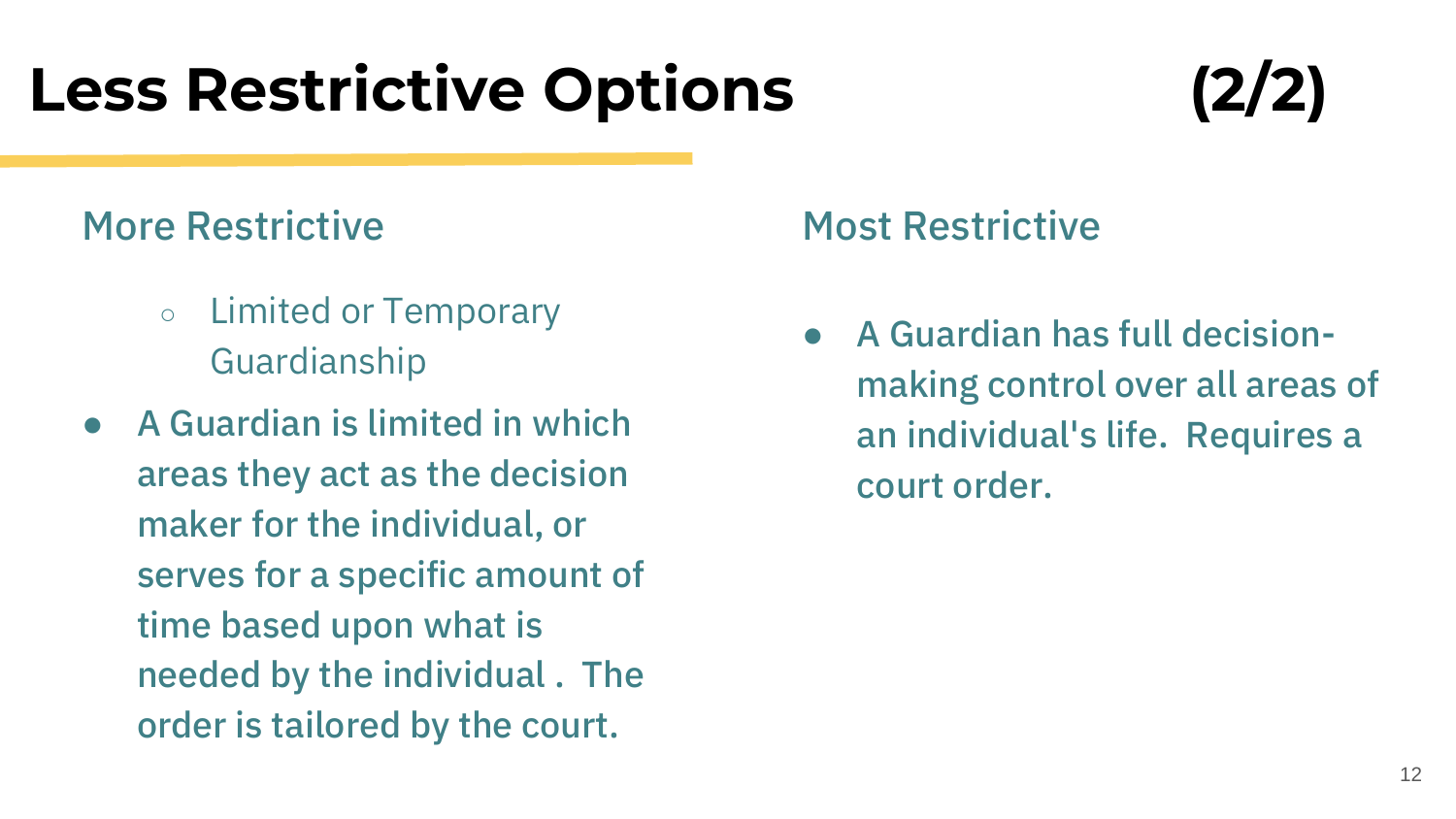

- "Alternatives to guardianship, including supported decision-making, should always be identified and considered whenever possible prior to the commencement of guardianship proceedings" (National Guardianship Association)
- "Research has consistently shown that people with disabilities who exercise greater self-determination have improved employment and quality of life, are better problem solvers, and are better able to resist and avoid abuse" (Jameson et al., 2015)
- An individual with a disability may be part of the first generation to outlive their parents/potential guardians.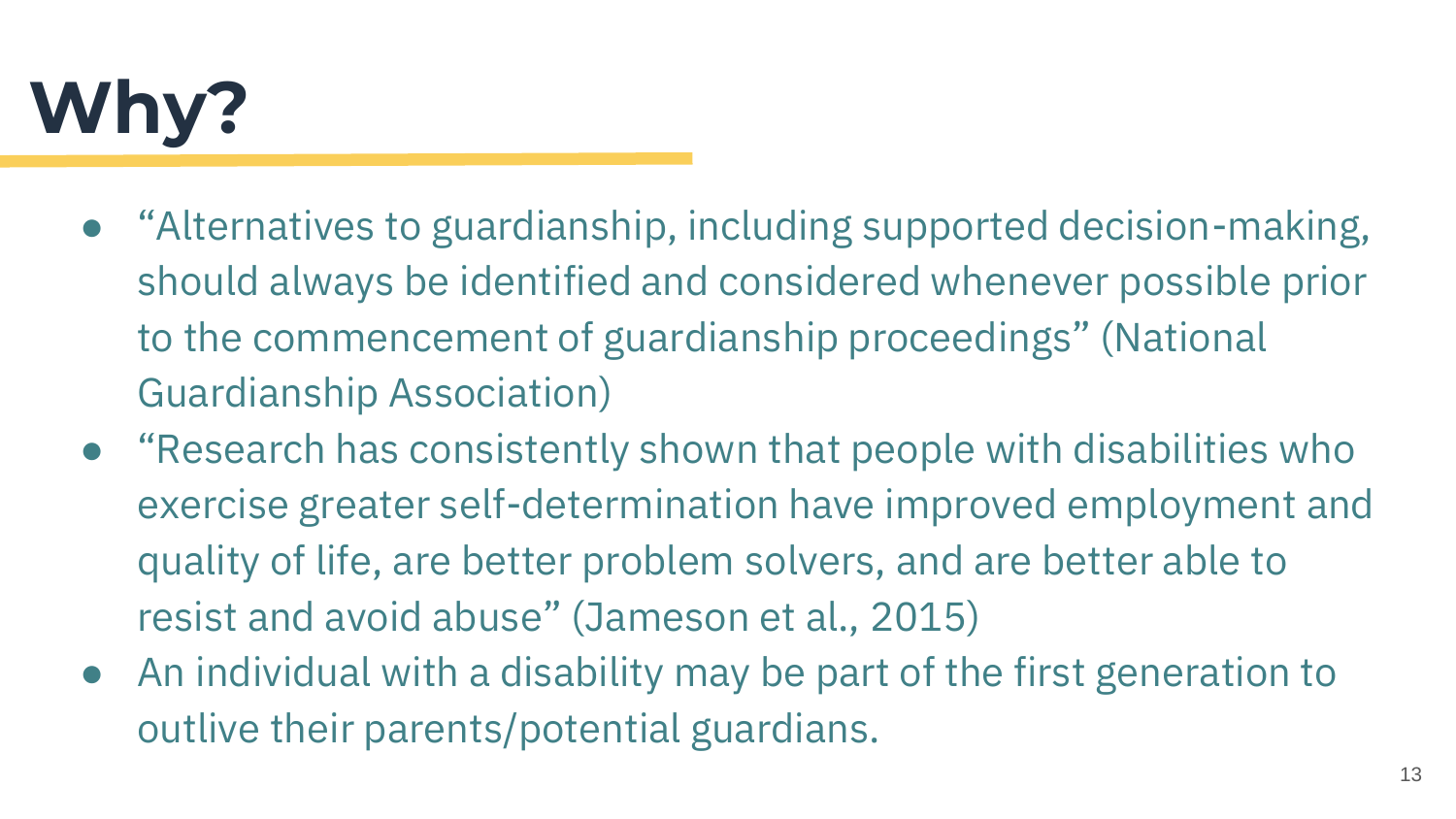# **Decisions/Choices**

- Little and Big; throughout the day; of varying importance
- Take In Information in the best way
- Make a Decision
- Communicate the decision
- How do you make decisions?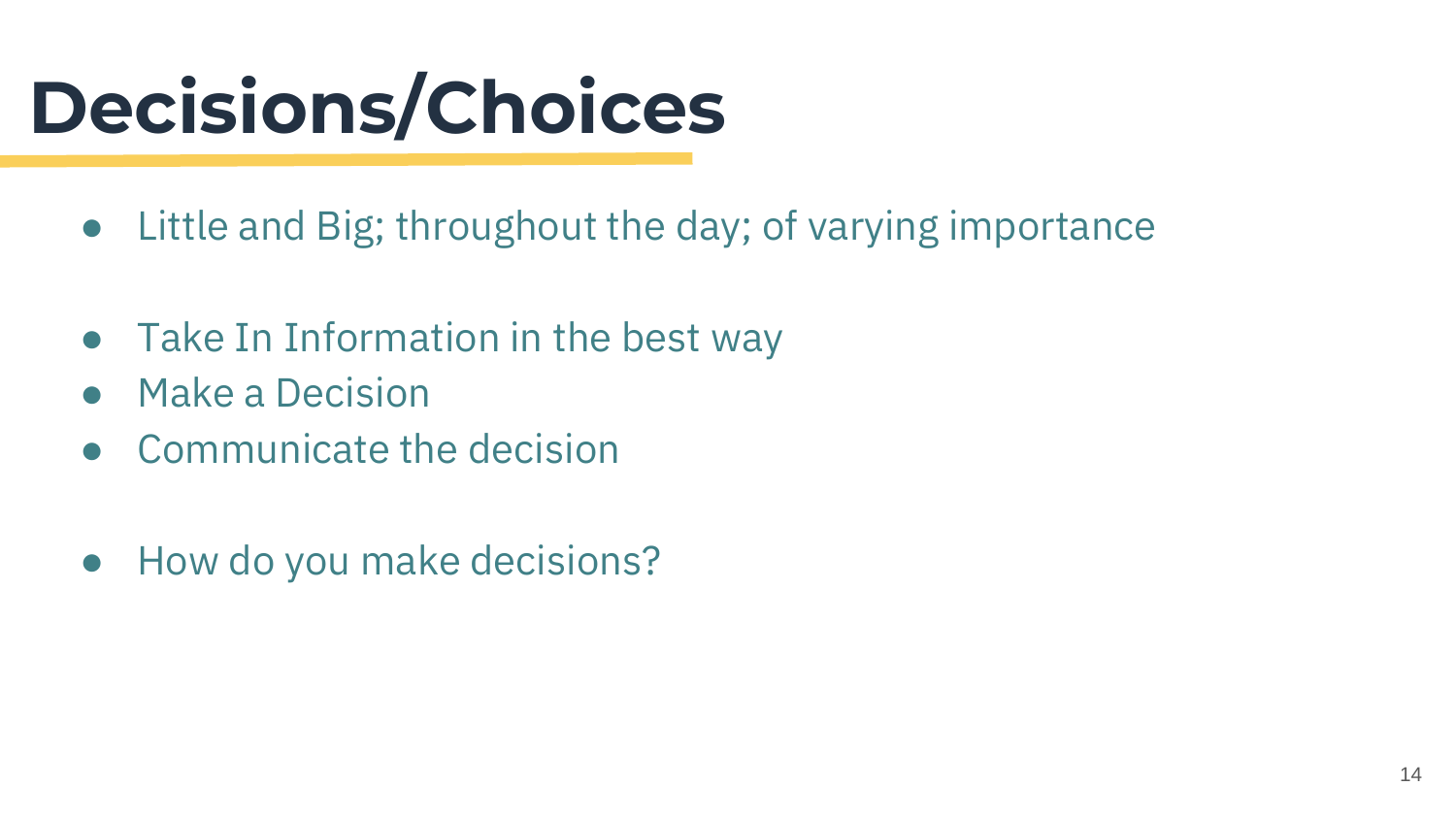### **When:**

- Start early with a conversation about what supports will be needed and how to provide them in the least restrictive way possible.
- Allows time for you to develop the tools, and most importantly allows time for the individual being supported to understand the tools and how they will be used.
- Time may be needed for the individual to develop a signature and receive training in what to sign, when to sign, and how to respond to pressure about signing a document.
- For youth, the tools will not go into effect until they become an adult at age 18 and can legally sign the document(s).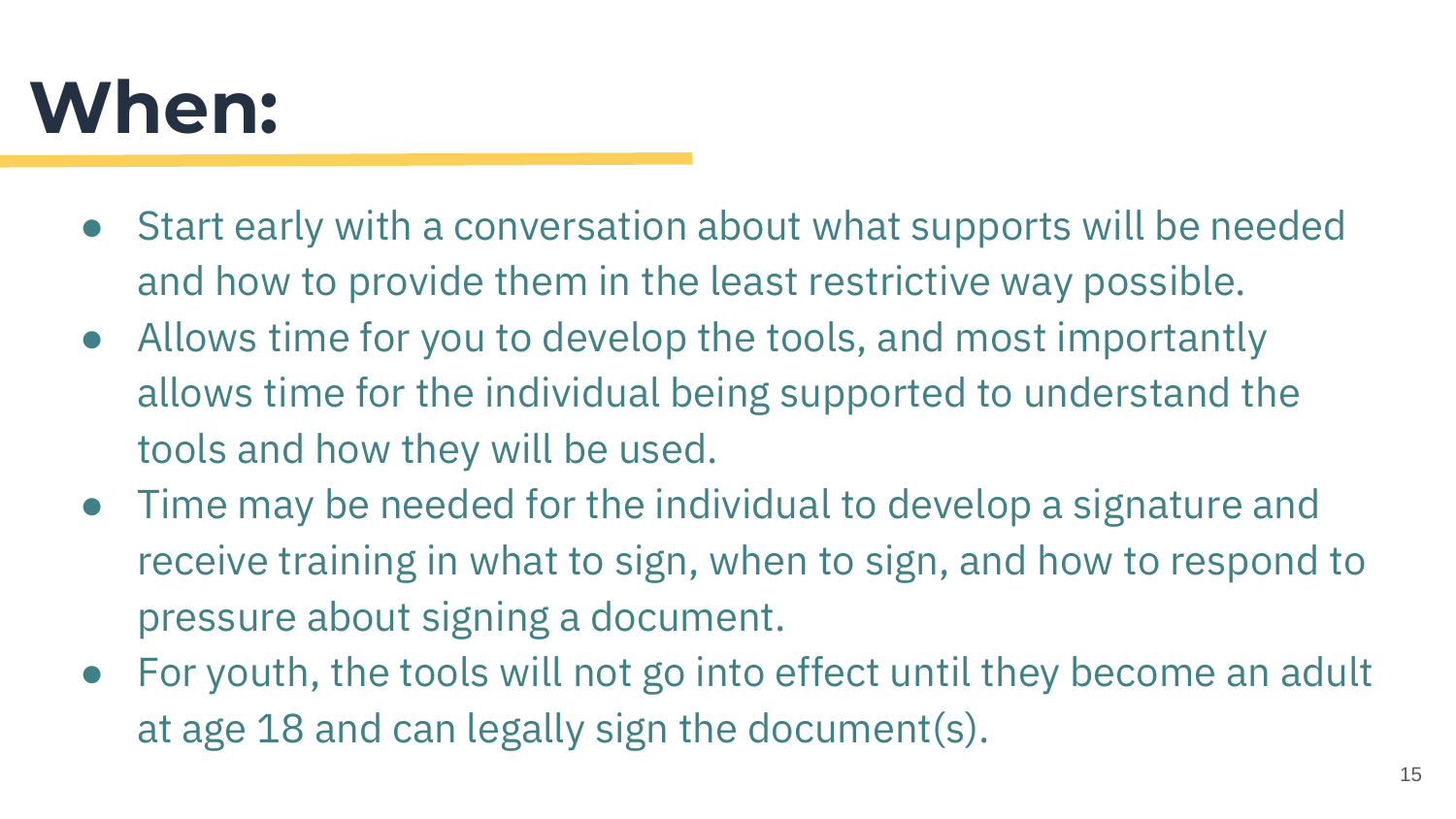# **Turning 18!**

- Freedom, I am finally 18!
- I am my own boss.
- Adults don't have rules.

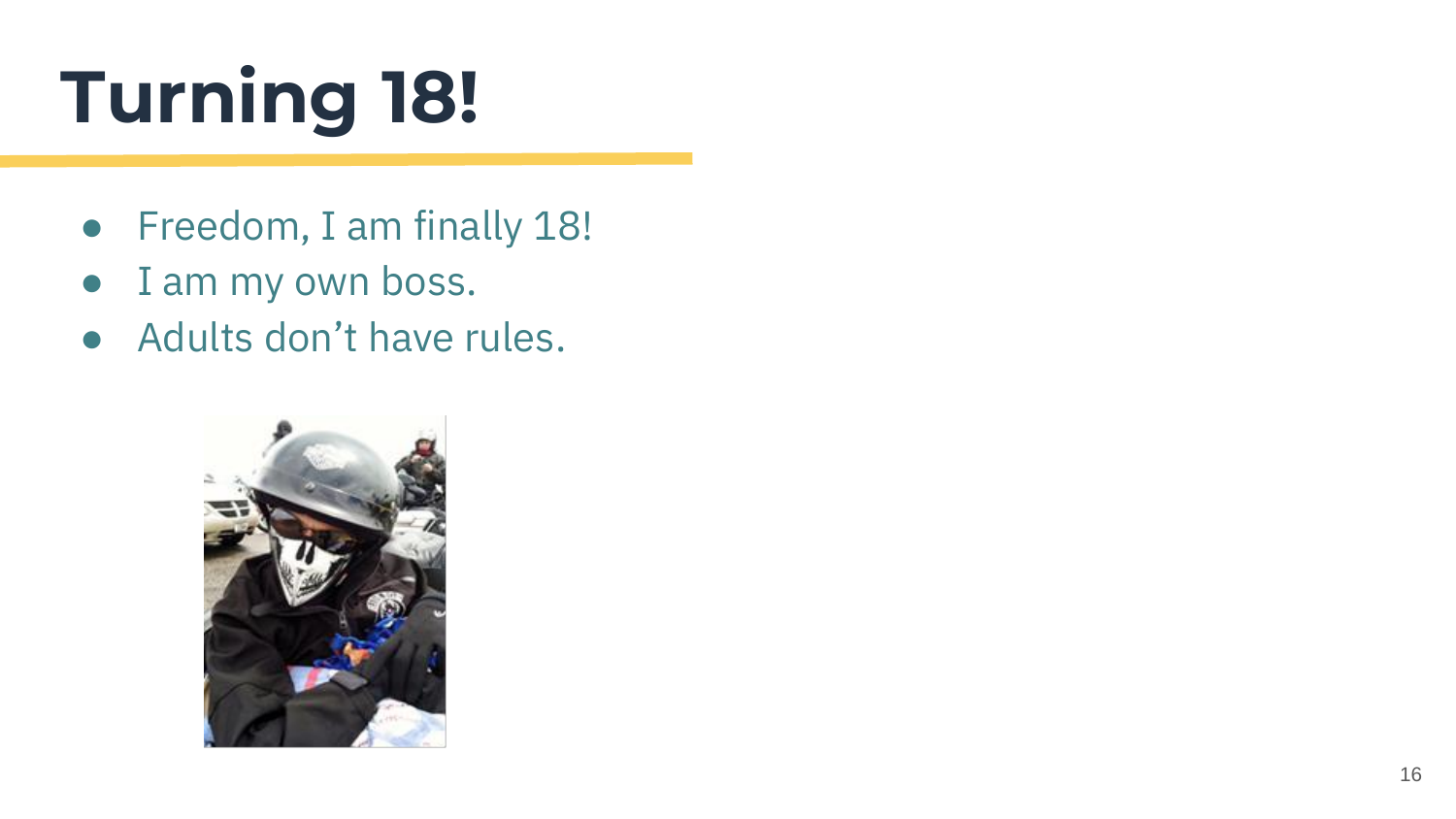# **Get to know the person**

- Skills, strengths; Concerns; Fears
- Growth- opportunity to develop skills, growth clause-Jonathan Martinis
- [PRACTICAL Tool,](https://www.americanbar.org/groups/law_aging/resources/guardianship_law_practice/practical_tool/) American Bar Association
- [When Do I Want Support,](https://www.aclu.org/other/when-do-i-want-support) ACLU
- Areas to consider: Education, Medical, Financial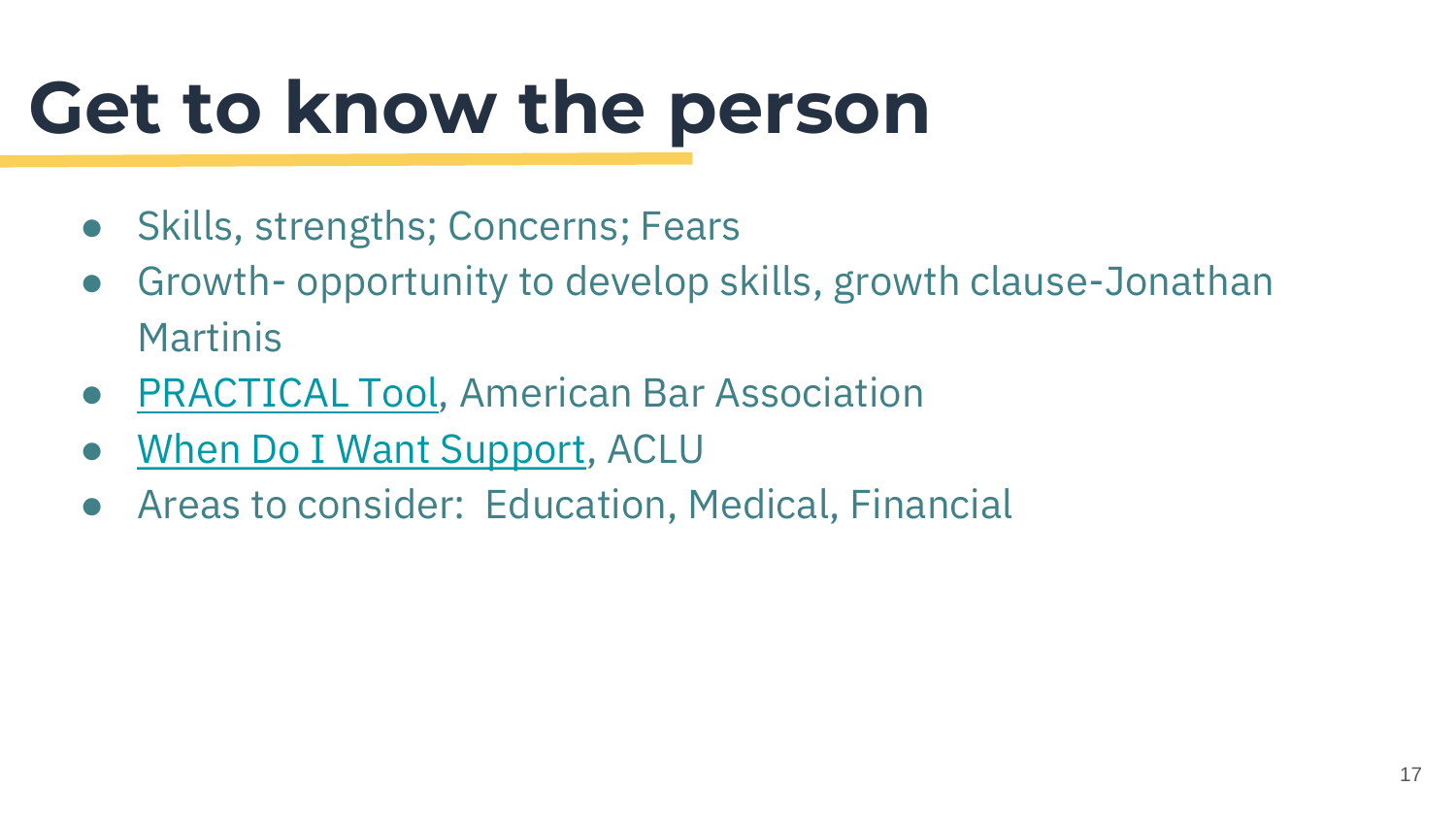# **Supported Decision-Making (1/2)**

- Supported Decision-Making is a less restrictive option. It is a process rooted in the belief that all people have the right to make choices and decisions about their own lives.
- As a tool, it is not specific to one form or one recognized process; it is key that the individual directly impacted by the choice or decision is enabled based upon their needs, wants and preferences.
- In Supported Decision-Making, individuals use people of their choosing, such as friends, a family member or professional, to assist them in understanding information, the impact of choices, and what options need to be considered in making a decision.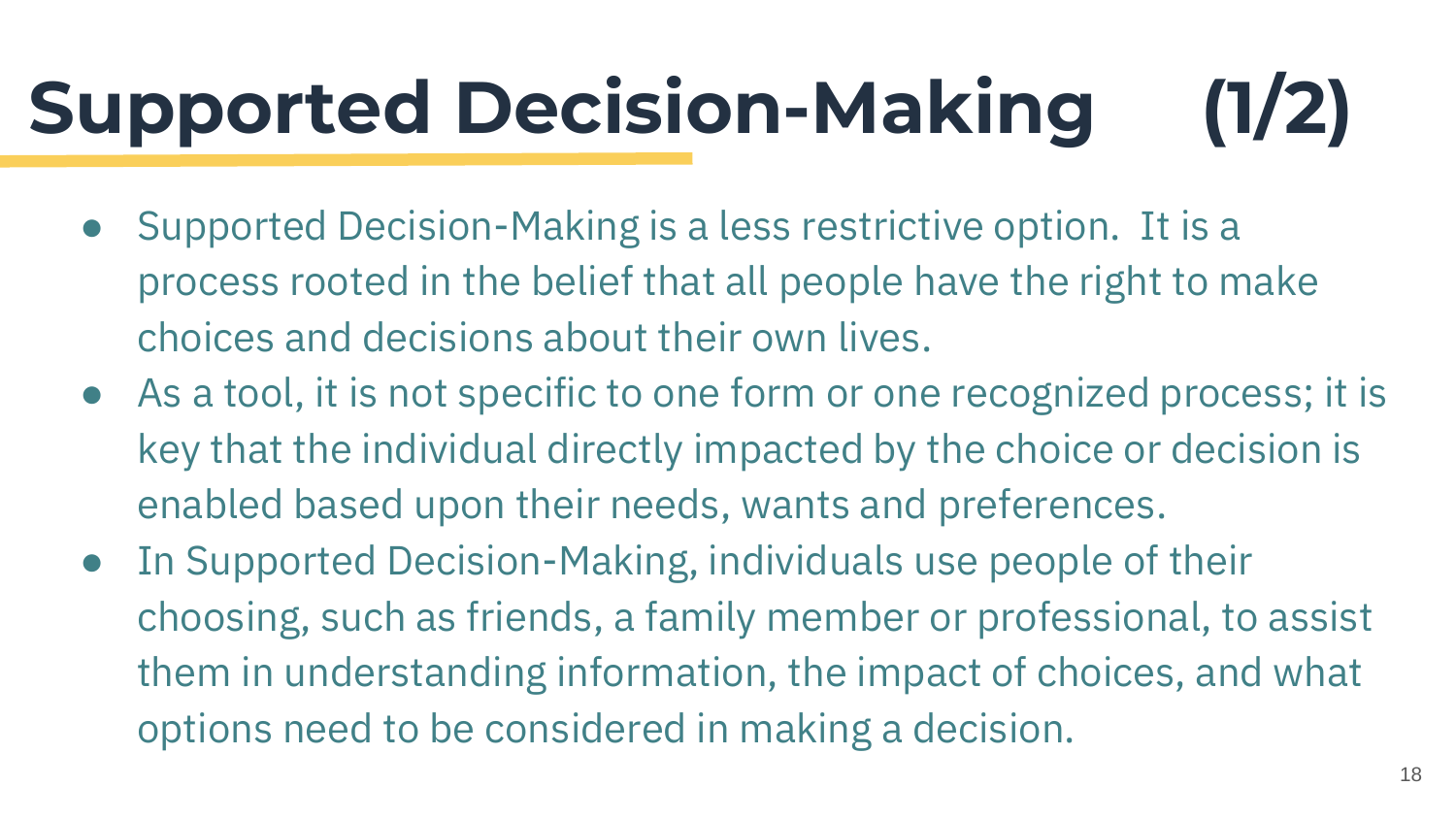# **Supported Decision-Making (2/2)**

- Everyone needs support-determine what kind when
- Voluntary
- **Customized**
- Team, one person, go-to people, topic specific
- Understand information provided, help if needed in communicating choices
- Goal: individual retains control of their life and choices to the maximum extent.
- Develop a plan and share with need-to-know people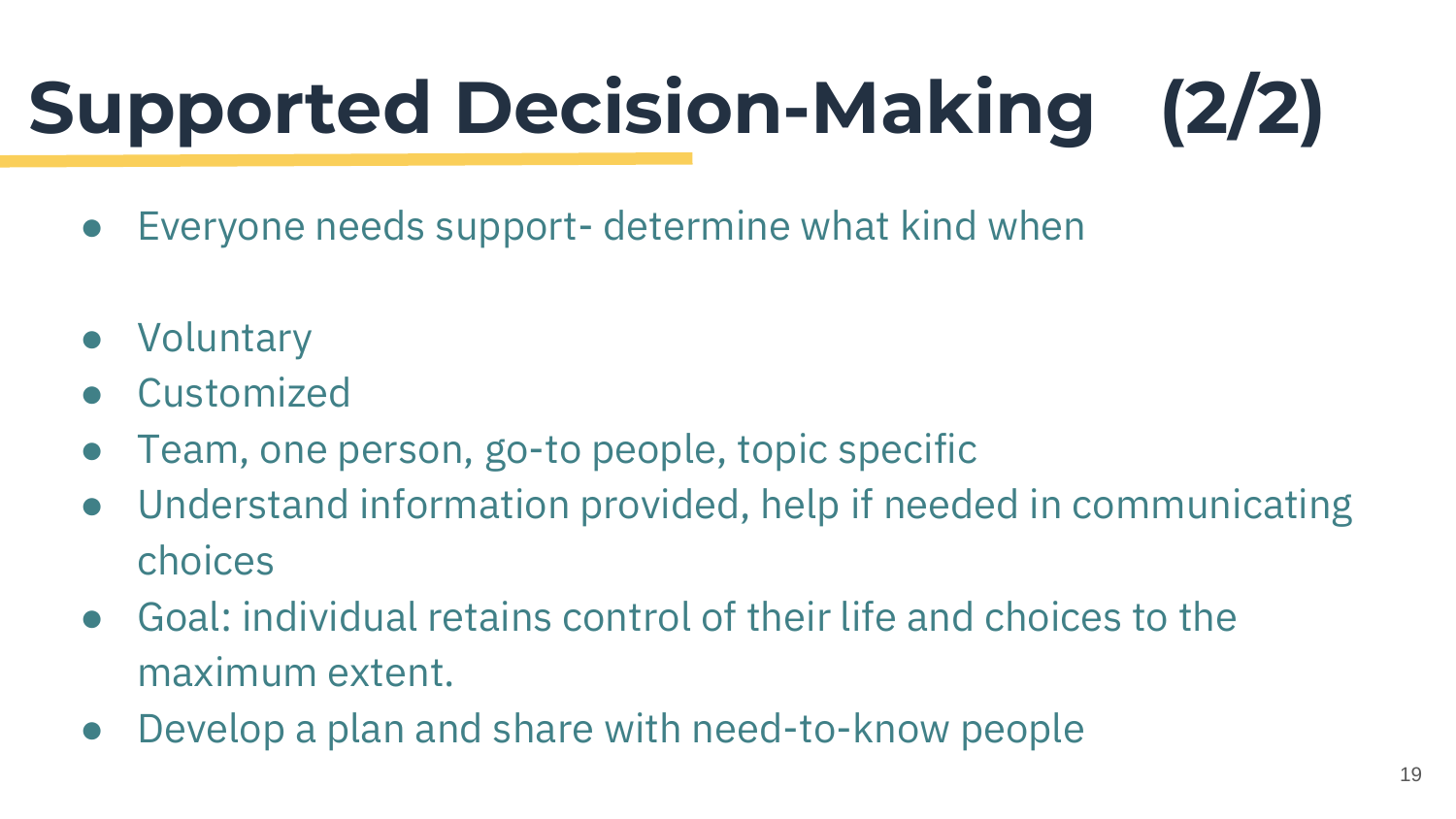#### Isaac's way

What do I have to decide? What am I worried about?



Do I need more information? Do I need to look something up? Do I need to talk to someone with specific knowledge?



Did I find a barrier I had not planned on? Did I consider all possibilities?



What is my plan? Do I need anyone to help with pieces of my plan?

Did I tell them what I need?  $20$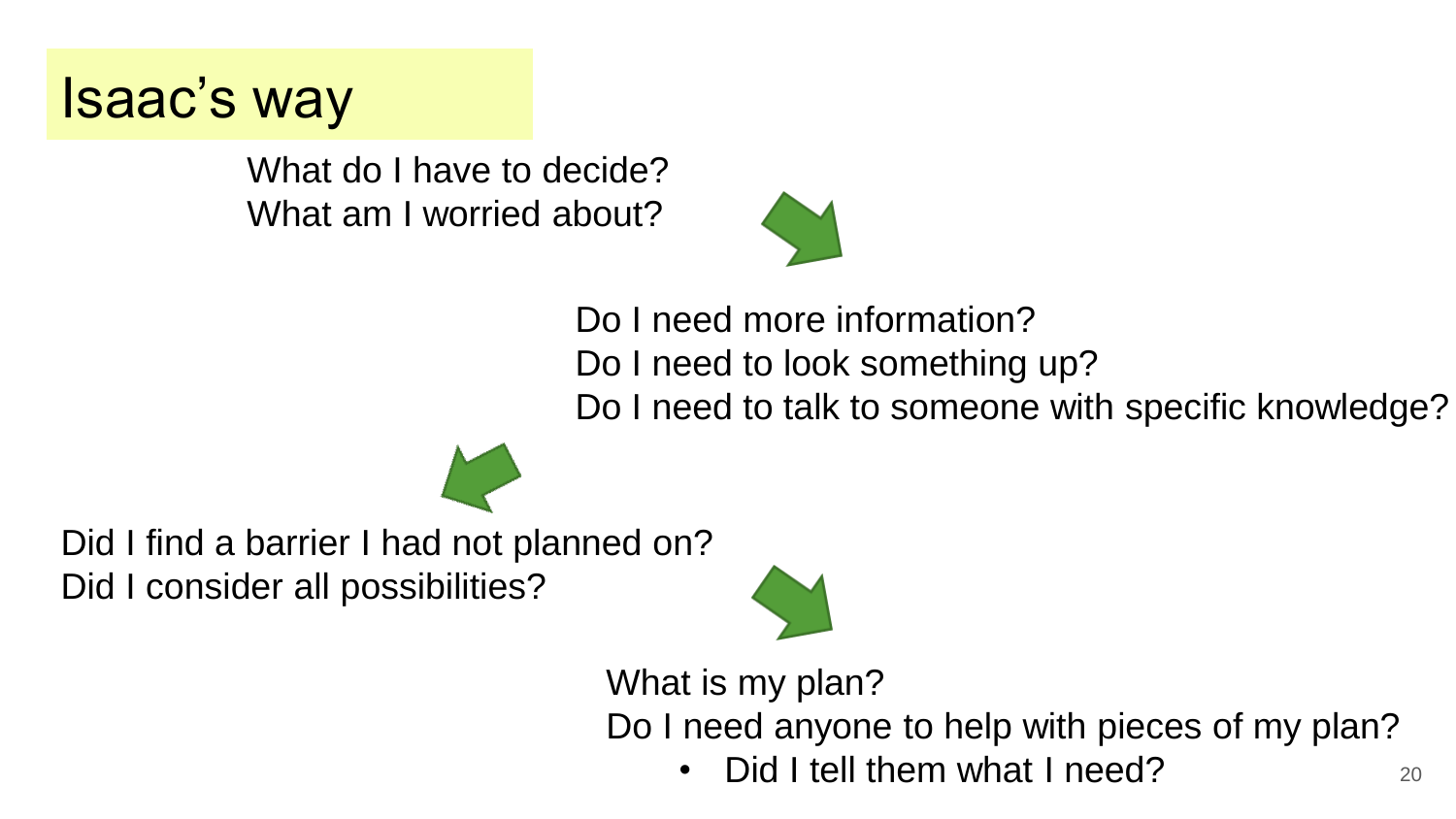### **Education**

- Nothing added or done
	- Educational Advocacy Form
		- Educational Power of Attorney
			- Limited Guardianship-Education
- Post-Secondary Education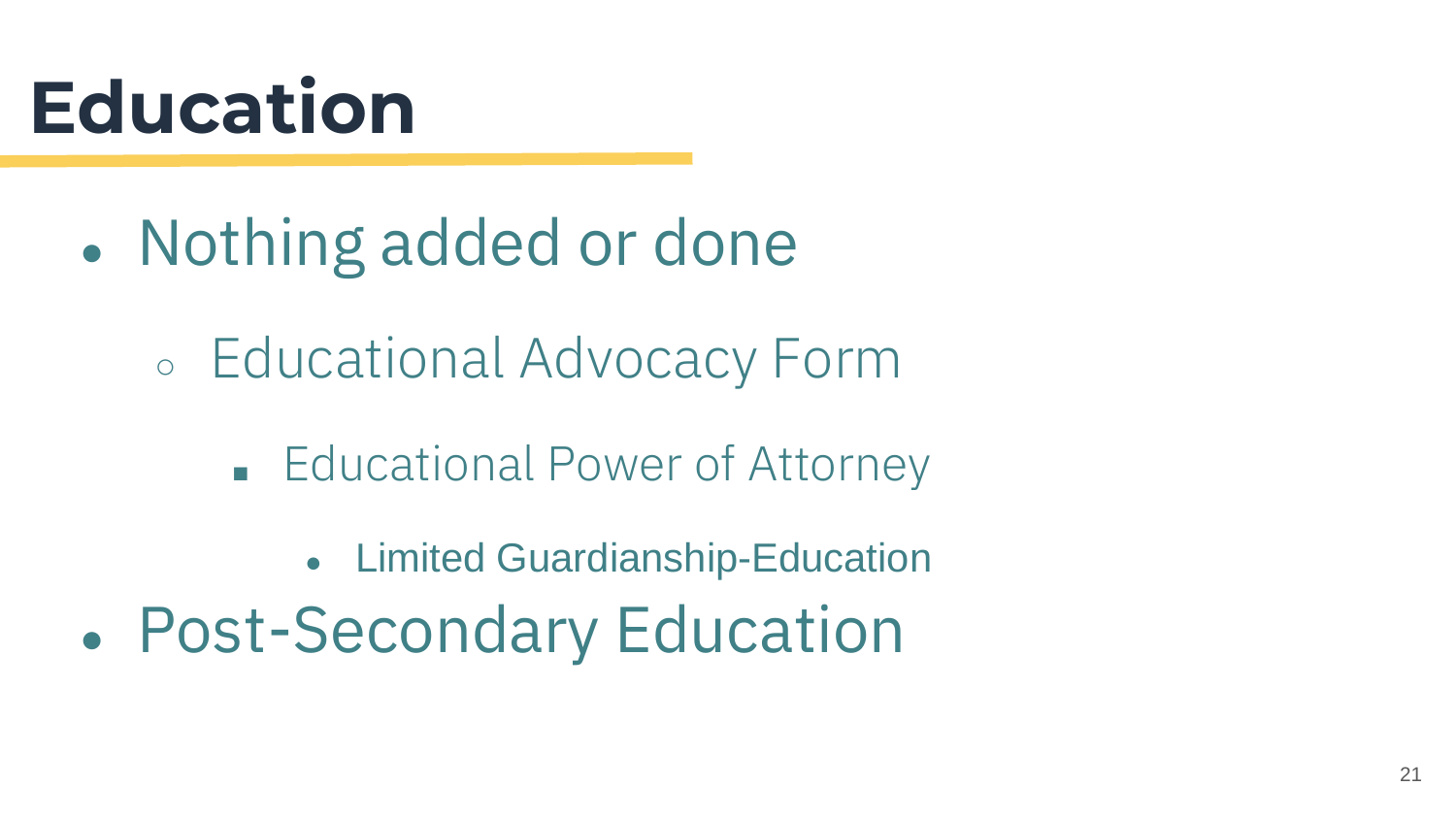#### CONSENT TO AUTHORIZE ADVOCACY AND RELEASE OF INFORMATION

I, (Name), hereby authorize (School District) to release and exchange information with my advocate, (Advocate Name), which pertains to my school program and placement. I am also requesting that my advocate be invited to any and all meetings about me, and I do not want any decisions made without his/her input. I do not wish to discuss issues or concerns about my school day or program without my advocate present. If the school or district has any documents I need to sign, my advocate must sign first with me present, before I will sign. This authorization, unless otherwise revoked by me, will remain in effect for the durations of the time I receive special education services and until my twenty-fifth birthday. My advocate has read through this paper with me prior to my signing to make sure I understood and want this agreement.

\_\_\_\_\_\_\_\_\_\_\_\_\_\_\_\_\_\_\_\_\_\_\_\_\_\_\_\_\_\_\_\_\_\_\_\_\_\_\_\_\_\_\_\_\_\_\_\_\_\_ **Signature** \_\_\_\_\_\_\_\_\_\_\_\_\_\_\_\_\_\_\_\_\_\_\_\_\_\_\_\_\_\_\_\_\_\_\_\_\_\_\_\_\_\_\_\_\_\_\_\_\_\_ Date  $22$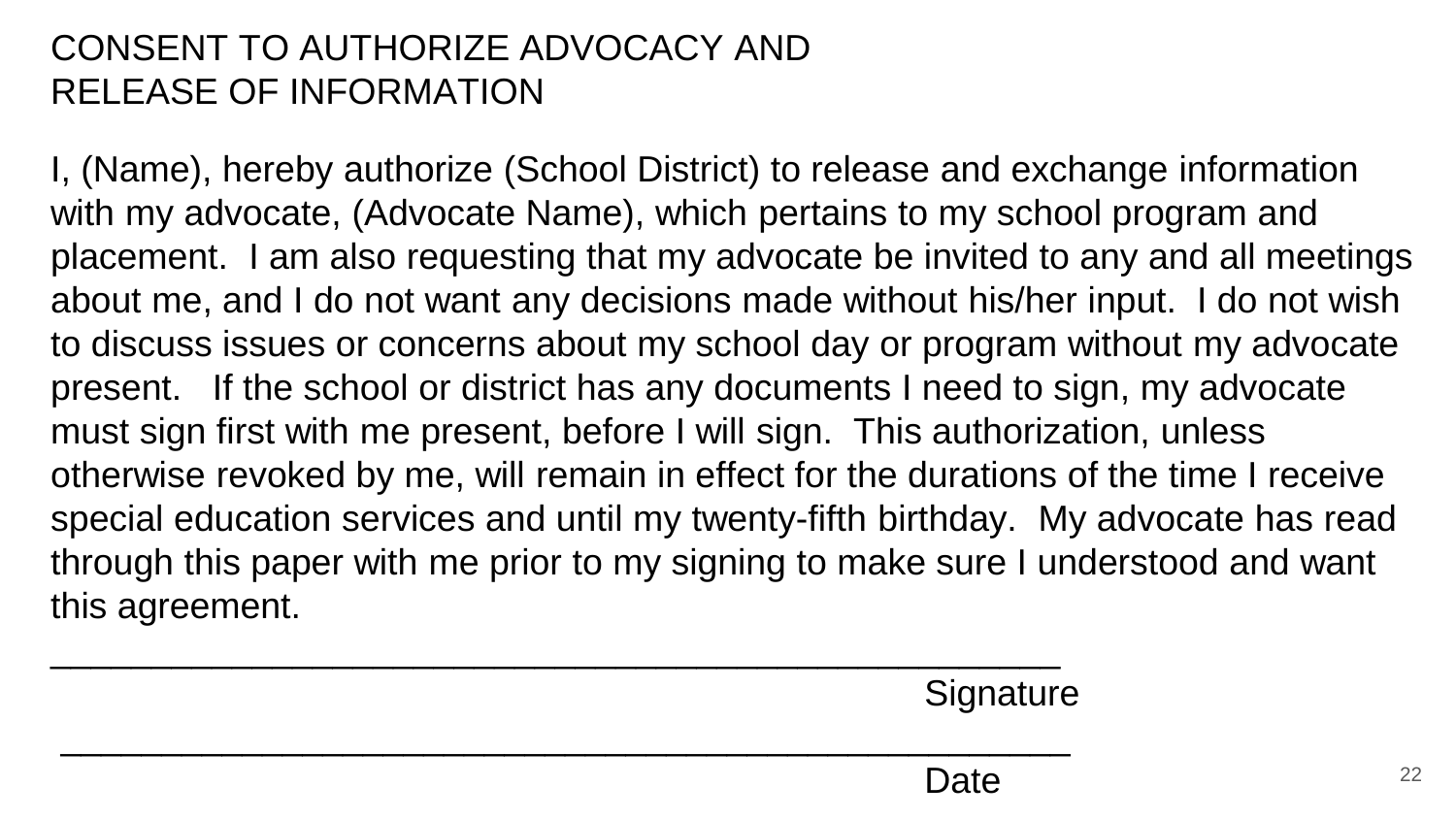#### **Medical**

- Supported Decision-Making; Assistive Technology; Designated Caregiver
	- HIPAA Release with Supported Decision-Making- "and for decision-making purposes"
		- Medical Advocacy Form
			- Healthcare Power of Attorney
				- Advanced Directives; Montana Mental Health Advanced **Directives** 
					- Limited Guardianship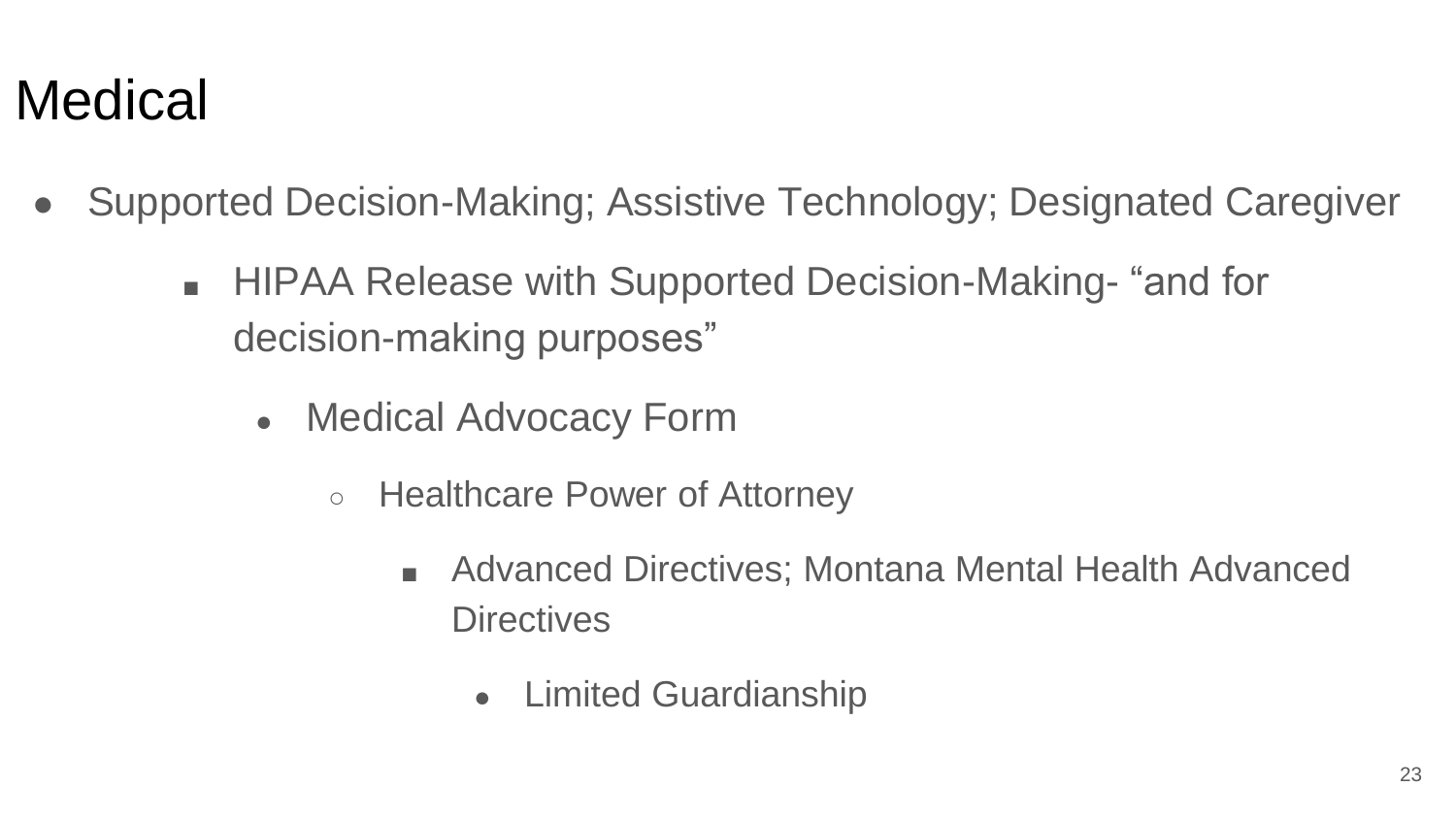#### DESIGNATION FOR PATIENT ADVOCATE FOR CARE, CUSTODY, AND MEDICAL TREATMENT DECISIONS

- I am (Name) and I live at (Address) in (City), (State). I want (Advocate Name), my advocate, to help me if I am sick and if I need to go to the doctor.
- My advocate read this paper to me before I signed the paper and I understood what they told me about this paper.
- If I am sick, my advocate should take me to the doctor. I would like the doctor to talk to him/her about what is the matter with me.
- I would like the doctor to ask my advocate what we have decided the doctor should do. I would like the doctor to do what the advocate tells the doctor to do in regards to my treatment.
- If I am very sick, I might need to go to a hospital. My advocate will help me decide if I need to go to the hospital. I would like all the people at the hospital to speak with my advocate and myself about what the people at the hospital should do for me. My advocate will say "yes" or "no" and that is what the people at the hospital are to do.
- I understand that I want my advocate to help decide what care I need, and I want people to listen to him/her about my care.  $24$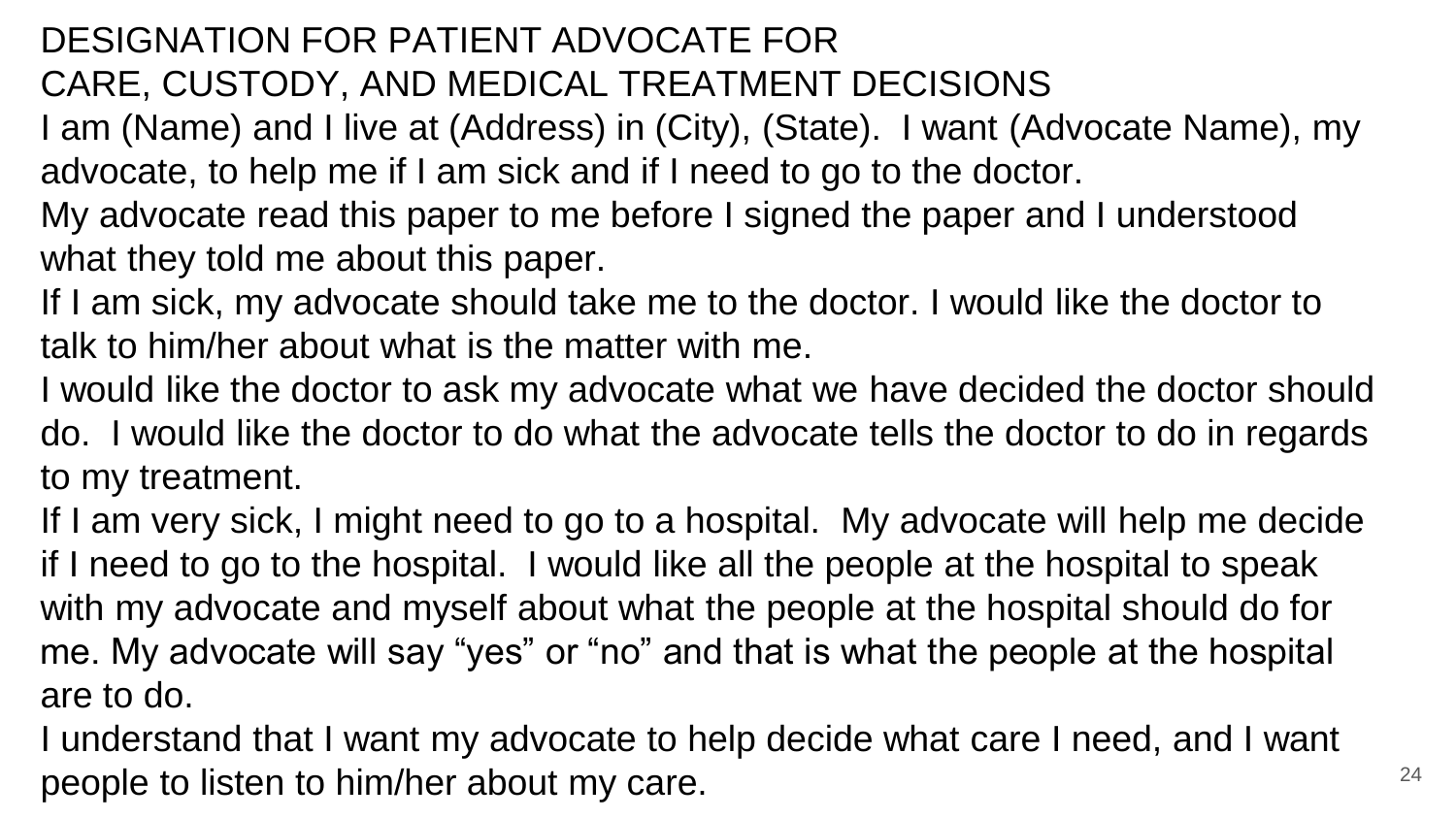25

# **Financial (1/2)**

- Financial literacy
- **Opportunity to earn money; choice**
- Minimal support: SDM, cards
	- Additional support: joint signature
		- Representative Payee
			- Financial Power of Attorney
				- Trusts
					- Conservatorship

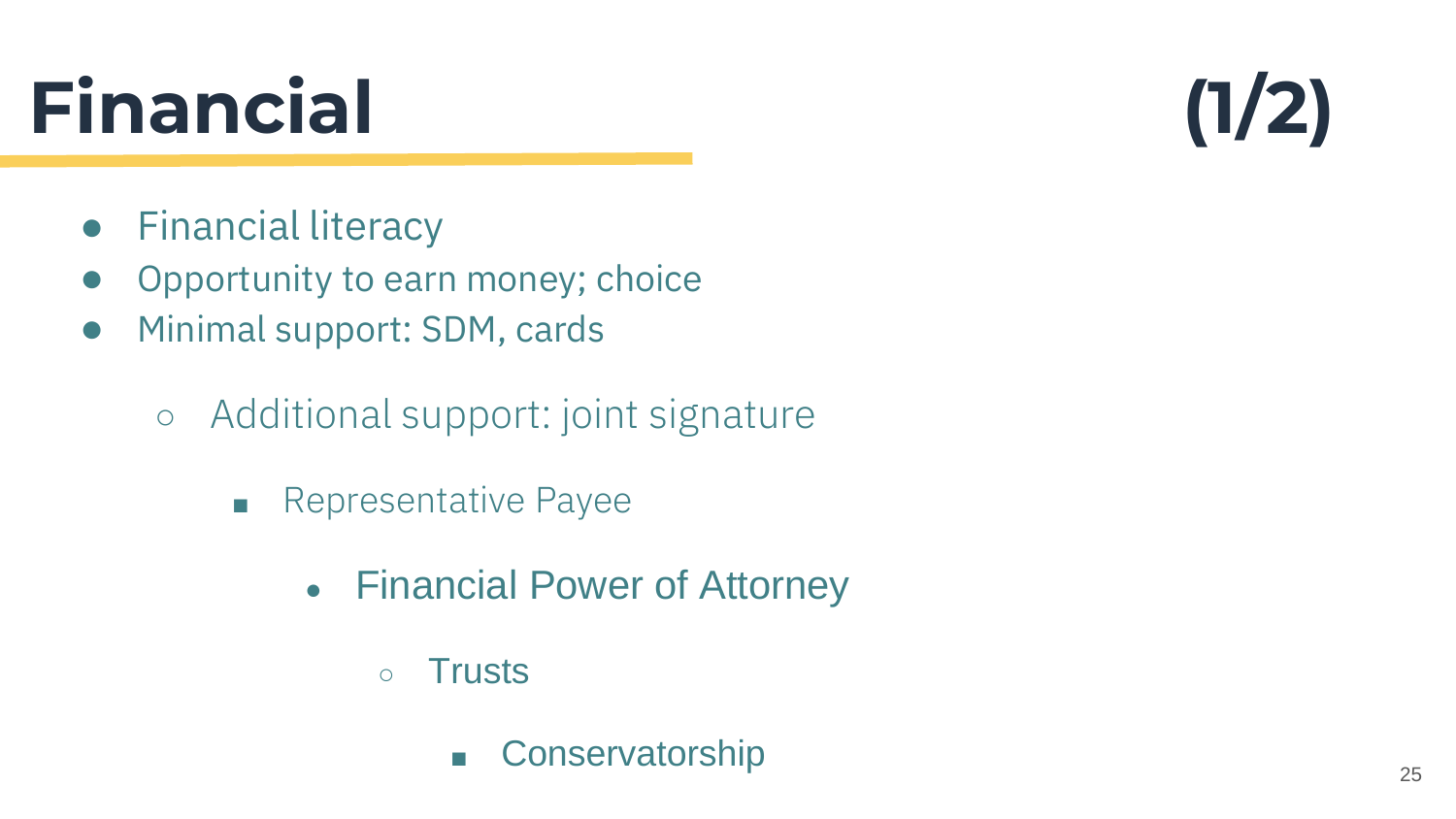### **Financial (2/2)**



- ABLE (Achieving a Better Life Experience) Accounts
	- \*Agent Authorization/Power of Attorney
	- [National ABLE Resource Center](https://www.ablenrc.org/)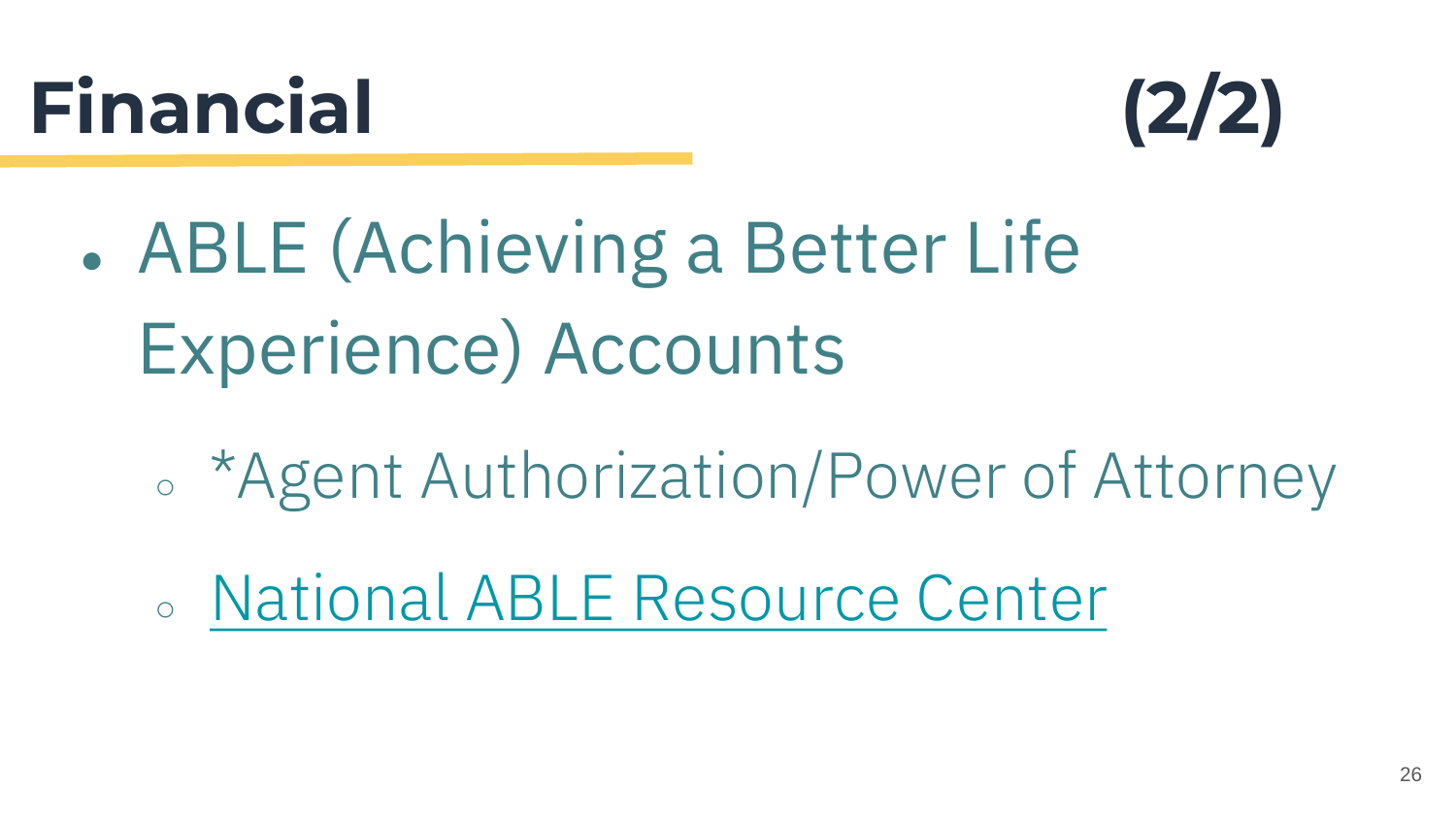### **National & State Level**

- [Uniform Guardianship, Conservatorship, and other Protective](https://my.uniformlaws.org/committees/community-home?CommunityKey=2eba8654-8871-4905-ad38-aabbd573911c&CLK=d654559b-a809-4e99-b530-5e1639fe715f) Arrangements Act
- [National Guardianship Association](https://www.guardianship.org/what-is-guardianship/)
- [National Center for Supported Decision Making](http://www.supporteddecisionmaking.org/)
	- [Supported Decision-Making Model Agreements](http://www.supporteddecisionmaking.org/node/390)
	- Expectations of Guardians and Recognition of tools varies within states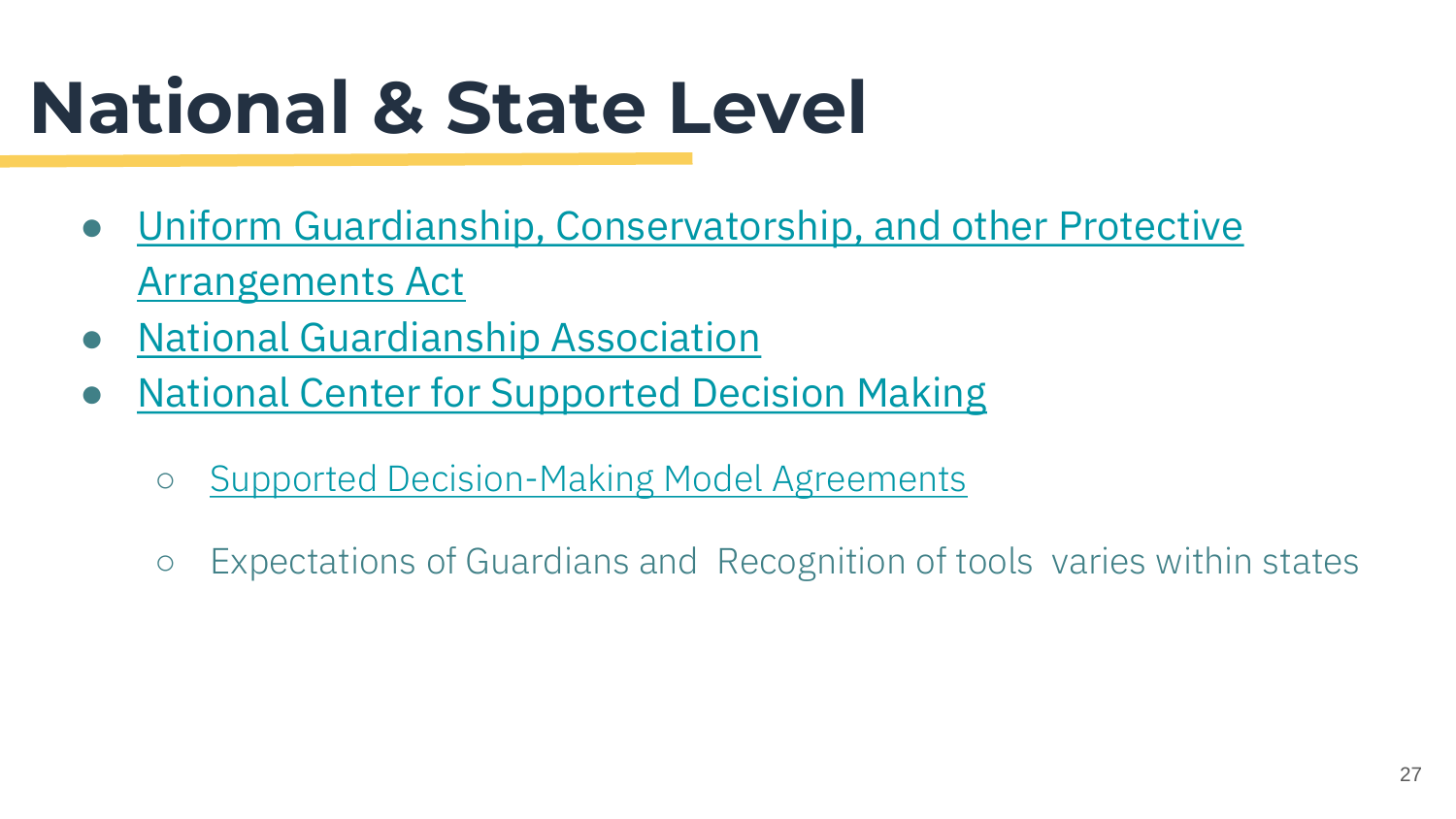# **Additional Components:**

- Notarizing, Sharing of Forms
- Respect
- End-of-Life Decisions
- Undoing Guardianship- "Restoration of Rights"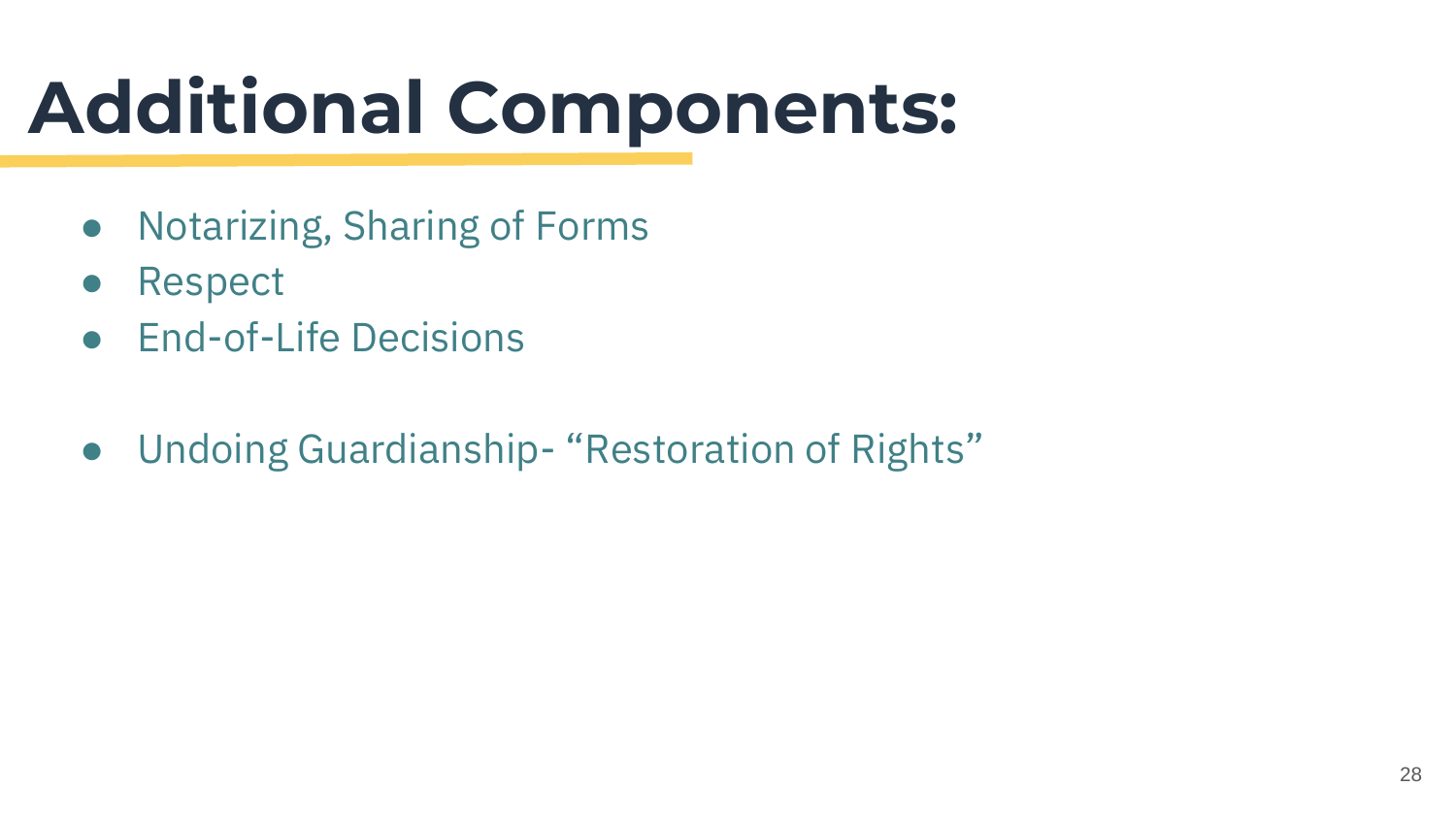#### **Resources**

- The Right to Make Choices: International Laws and Decision-Making [by People with Disabilities, Easy Read Edition, Part 2: Supported](http://autisticadvocacy.org/wp-content/uploads/2016/02/Easy-Read-OSF-2-Supported-Decision-Making-v3.pdf)  Decision-Making
- [Introduction and Guide to Supported Decision-Making YouTube](https://www.youtube.com/playlist?list=PLKdIRbjdmxgeDSVBZhEFyrzIIi9zjO3Mc) Video Series
- [Alternatives to Guardianship Toolkit](http://transition.ruralinstitute.umt.edu/alternatives-to-guardianship/#_Toc505870861) ; Less Restrictive Factsheet
- [The ARC, Center For Future Planning, Build Your Plan](https://futureplanning.thearc.org/landing)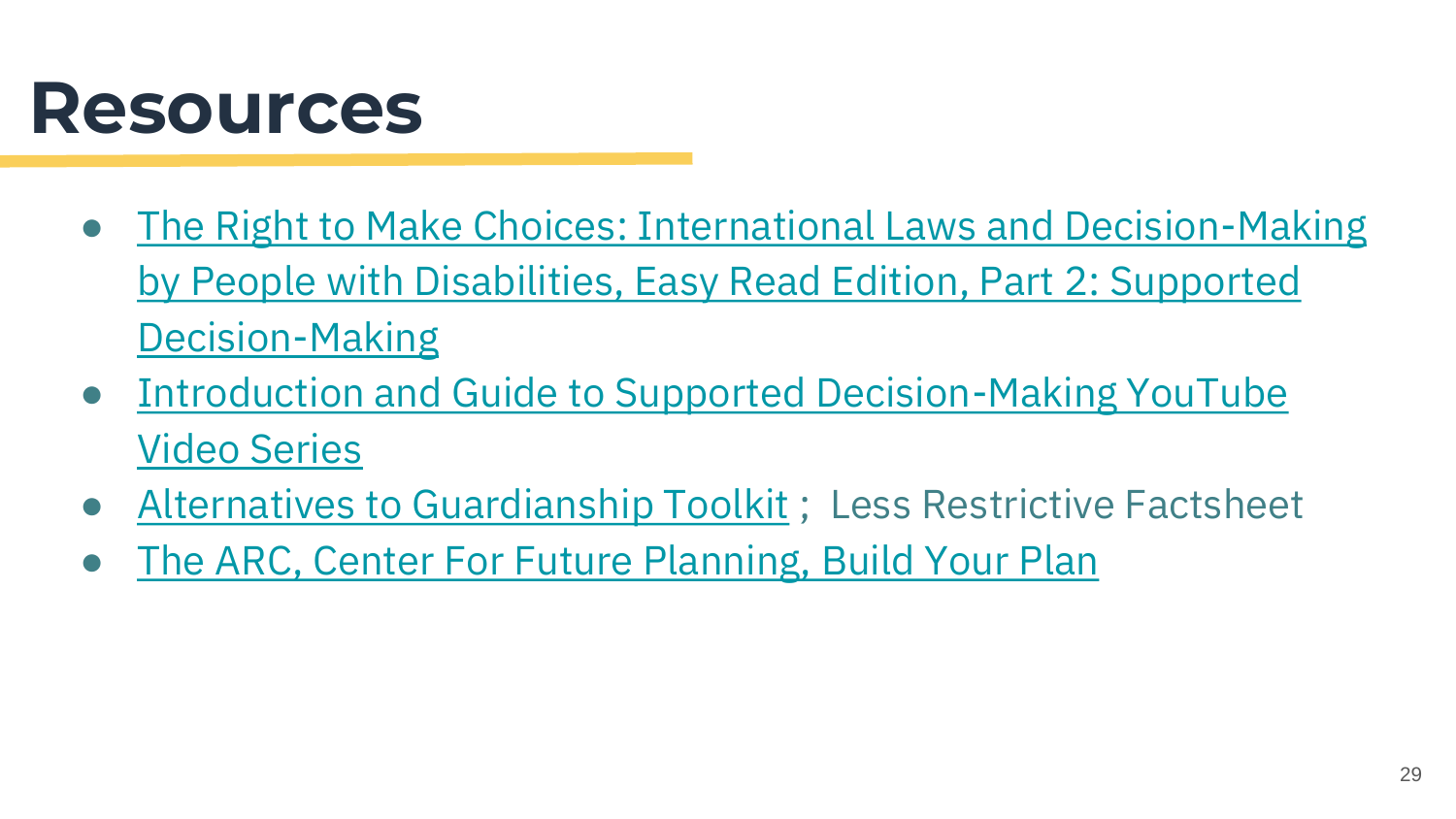



**This project is funded in whole or in part under a contract with the Montana Department of Public Health and Human Services. The statements herein do not necessarily reflect the opinion of the Department.**